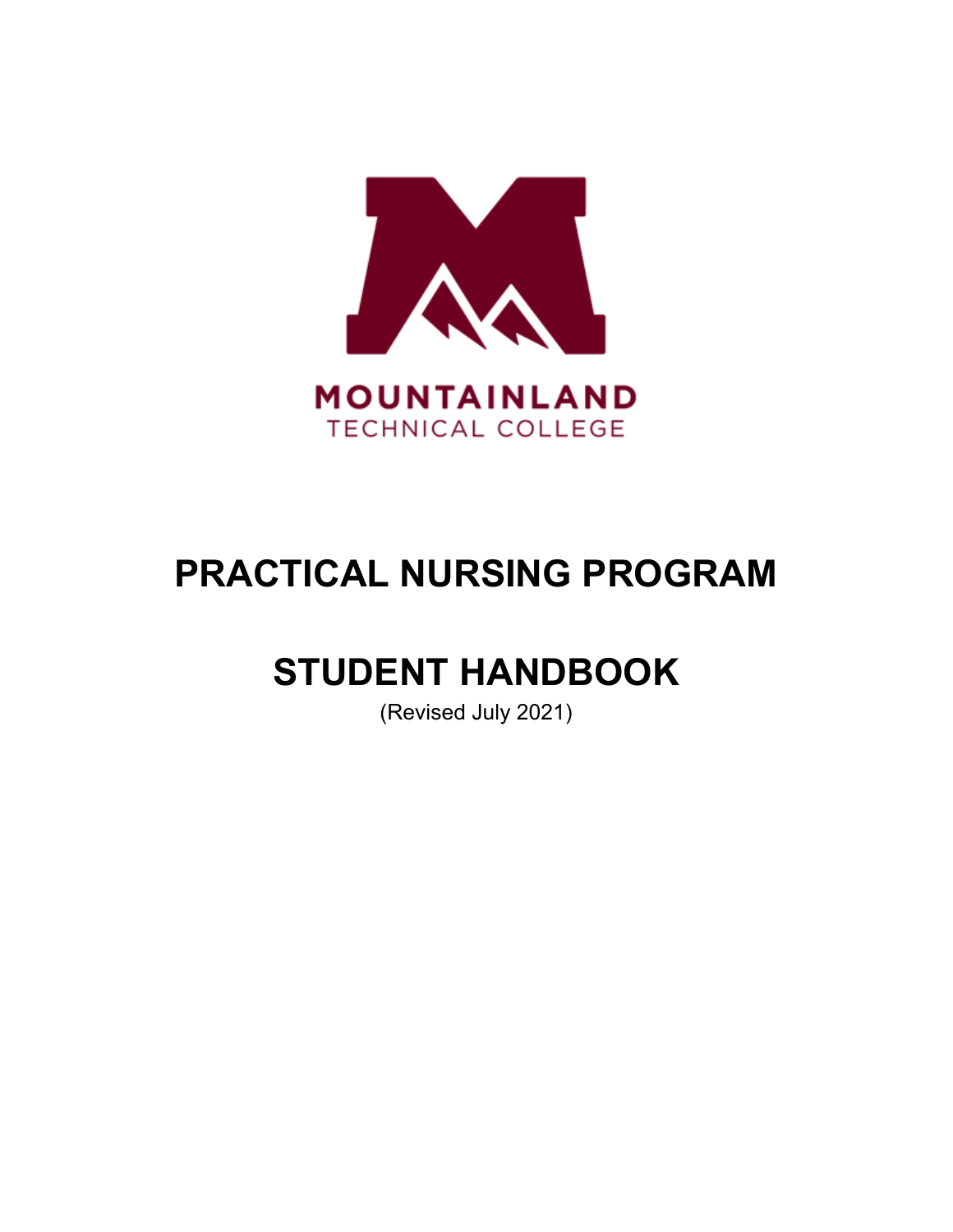## **TABLE OF CONTENTS**

| <b>SECTION I: INTRODUCTION</b>                    | $\mathbf{2}$   |
|---------------------------------------------------|----------------|
| <b>INTRODUCTION</b>                               | 2              |
| <b>MISSION STATEMENTS</b>                         | 3              |
| PRACTICAL NURSING PROGRAM PHILOSOPHY              | $\overline{4}$ |
| PROGRAM STRUCTURE                                 | 5              |
| PROGRAM OUTCOMES                                  | 6              |
| MTECH STUDENT RESOURCES AND ACADEMIC STANDARDS    | 7              |
| <b>SECTION II: PRACTICAL NURSING PROGRAM</b>      | 8              |
| <b>APPLICATION REQUIREMENTS</b>                   | 8              |
| PRACTICAL NURSING PROGRAM REQUIREMENTS            | 9              |
| TUITION, FEES, PROGRAM EXPENSES, AND EXPENDITURES | 10             |
| <b>Financial Aid and Scholarships</b>             | 11             |
| <b>CLINICAL REQUIREMENTS</b>                      | 11             |
| <b>STUDENT LEADERSHIP</b>                         | 15             |
| <b>ACADEMIC STANDING</b>                          | 15             |
| <b>ATTENDANCE</b>                                 | 16             |
| ASSIGNMENTS, EXAMS, AND SKILLS PASS OFFS          | 18             |
| <b>GRADING</b>                                    | 20             |
| <b>LEARNING RESOURCES</b>                         | 21             |
| <b>SECTION III: APPENDICES</b>                    | 22             |
| Appendix A – Nursing Conduct                      | 22             |
| Appendix B – Graduation and Licensure             | 24             |
| Appendix C – Background Check & Drug Screen       | 26             |
| Appendix D - Computer Policies                    | 28             |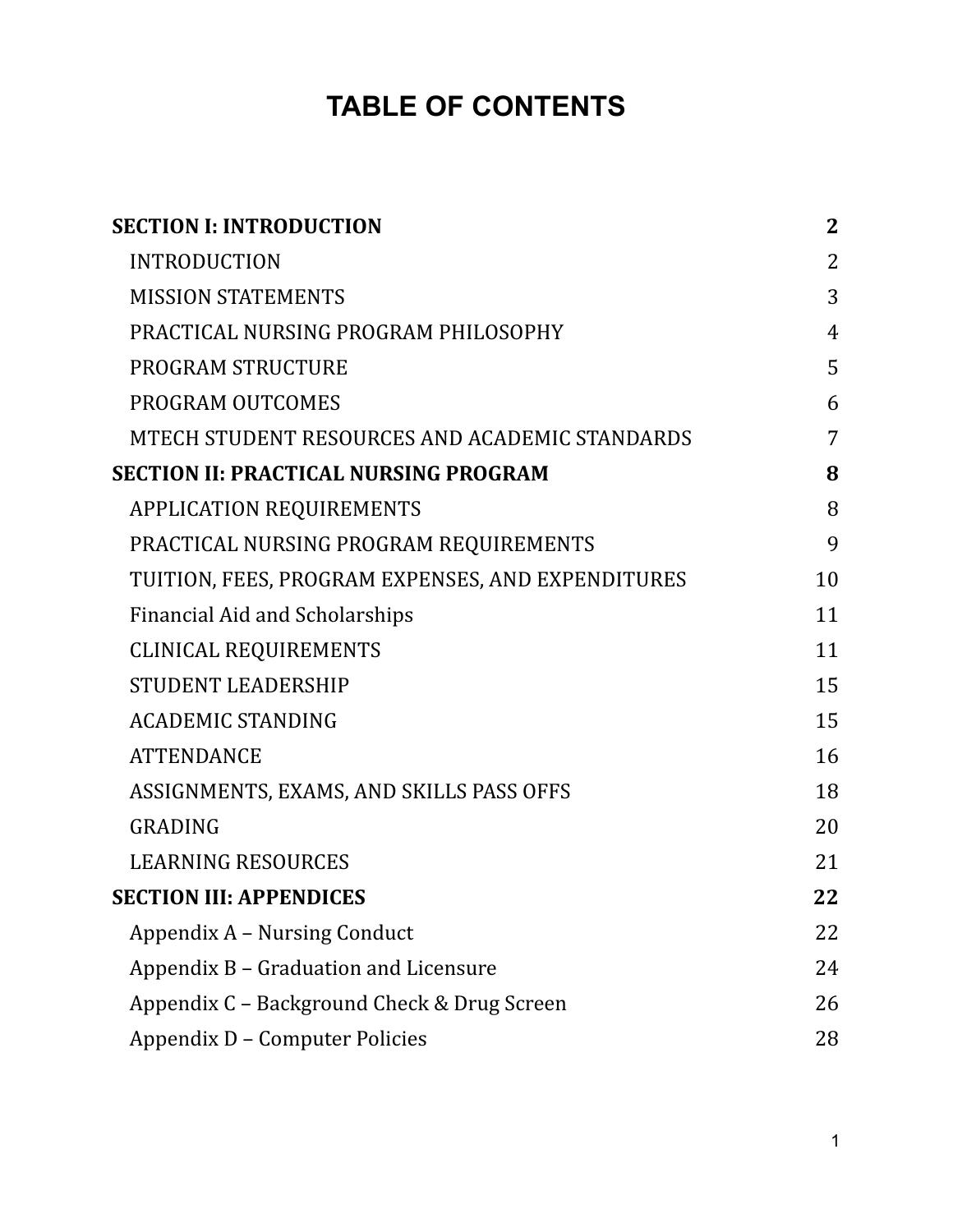# <span id="page-2-1"></span><span id="page-2-0"></span>SECTION I: INTRODUCTION **INTRODUCTION**

Welcome to the Practical Nursing Program at Mountainland Technical College! The administration and faculty are excited to have you here and look forward to working with you throughout the program. We are here to help, support, and encourage you as you learn, grow, and progress on your journey. Training to become a health care provider is both rewarding and demanding. We congratulate you on your decision to pursue occupational training in this noble profession.

The Practical Nursing Student Handbook is provided to introduce you to the Practical Nursing Program's philosophy, conceptual framework, educational goals, and policies. This handbook is an addendum to the Mountainland Technical College (MTECH) Student Handbook. The PN Department follows all MTECH student policies. However, some PN Department policies are more stringent than the MTECH student policies. Those policies will be covered in the PN Student Handbook.

All policies are subject to change at any time as needed. Should it become necessary to change a policy within an academic year, students will receive both written (electronic) and verbal notification.

The Mountainland Technical College (MTECH) Practical Nursing Program has been granted accreditation by the Accreditation Commission for Education in Nursing (ACEN), 3343 Peachtree Road NE, Suite 850, Atlanta, Georgia 30326, Phone: (404) 975-5000, Fax: (404) 975- 5020, Email: info@acenursing.org, Web: www.acenursing.org.

The Mountainland Technical College (MTECH) has been granted accreditation by the Commission of the Council on Occupational Education (COE), 7840 Roswell Road, Building 300, Suite 325, Atlanta, Georgia 30350, Phone: (800) 917-2081 or (770) 396-3898, Web: www.council.org.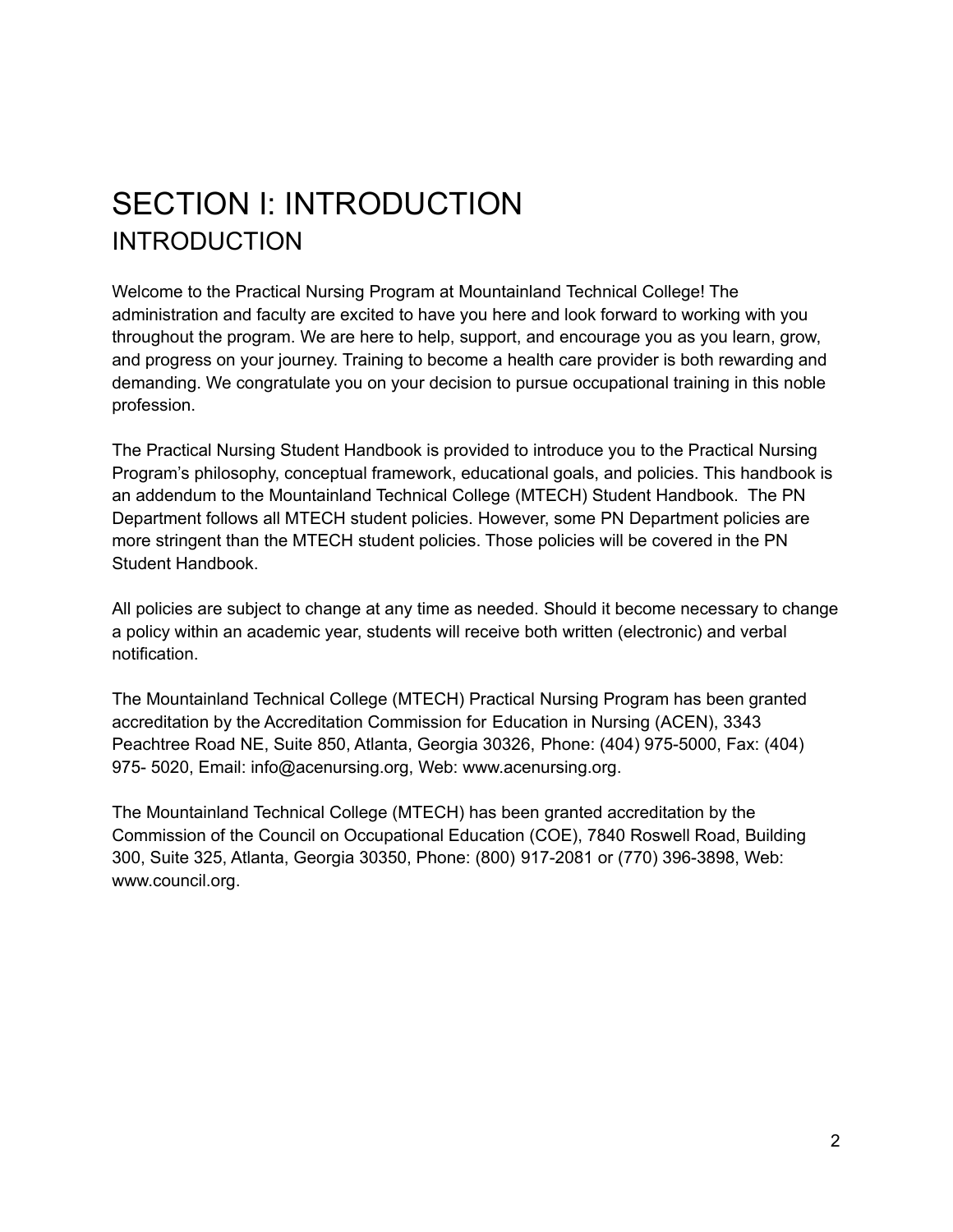### <span id="page-3-0"></span>MISSION STATEMENTS

#### UTAH SYSTEM OF TECHNICAL COLLEGES' MISSION STATEMENT

To meet business and industry needs for technically-skilled workers and promote economic development by providing market-driven technical education to secondary and adult students.

#### MTECH MISSION STATEMENT

To enhance the employability of individuals through market-driven career and technical education.

#### MTECH PRACTICAL NURSING PROGRAM MISSION STATEMENT

To prepare students as technically skilled workers for employment in the nursing profession as Licensed Practical Nurses in the Mountainland area by providing high quality technical education and clinical experience.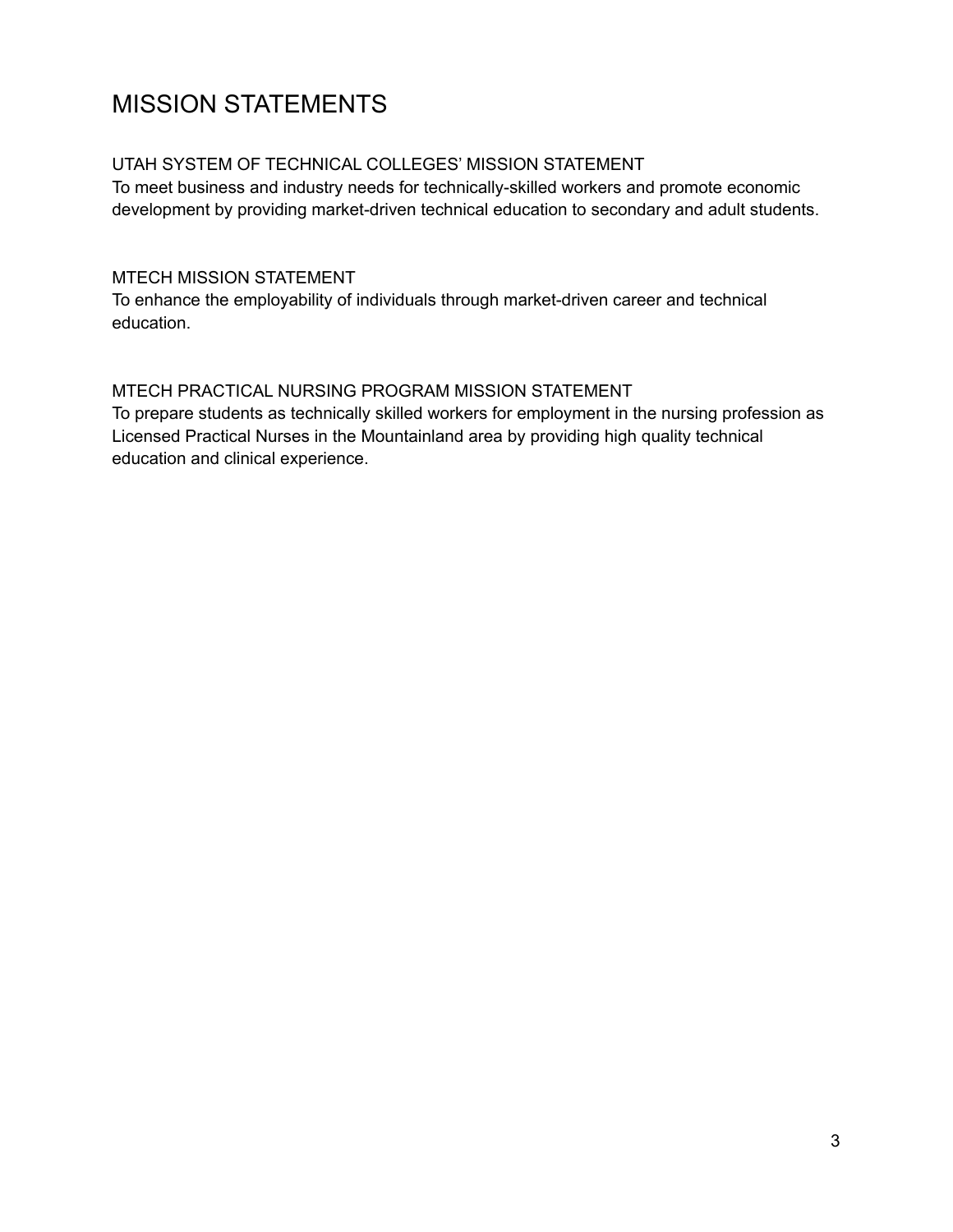### <span id="page-4-0"></span>PRACTICAL NURSING PROGRAM PHILOSOPHY

The philosophy of the MTECH Practical Nursing Program's curriculum is based on the theory of Constructivism. Constructivism assumes that learning is an active process as opposed to a passive one, where the learner is responsible for his or her own learning, constructing meaning and gaining knowledge through active engagement. When the student is actively engaged in learning, he or she is able to construct meaningful connections between prior knowledge, new knowledge, and the processes involved in learning.

In Constructivism, the teacher is a facilitator of learning as opposed to merely an instructor. Constructivism is student-centered; each learner has a unique point of view based on their existing knowledge and values. Multiple learning modalities are used to provide opportunities for learning for students with different learning styles. The PN Program uses group activities and projects, case studies, concept mapping, research-based presentations, videos, PowerPoint presentations, interactive games, role play, group discussions, and so forth to create an environment where active learning can occur. With each activity or lesson, individual learning occurs as each student may interpret the concept differently, based on prior knowledge and values.

With Constructivism, reflection and meta-cognition (becoming aware of one's own thinking) are critical to the construction of knowledge. Throughout the program, thoughtful, open-ended questions and candid dialogue are encouraged to nurture curiosity and self-reflection in students.

From the theory of Constructivism, the MTECH Practical Nursing Program's Basic Assumption was developed, which states: We believe every Practical Nursing student is intelligent, cares about doing their best, wants to improve, and values learning experiences. As the Basic Assumption is the core belief of the program, the Practical Nursing Program feels that each student's success in the Practical Nursing Program is 100% the responsibility of the student. Each student is expected to take full responsibility for his or her learning and progress, and make every attempt possible to find solutions to problems or issues that arise throughout the program before seeking help from others. We believe every student is capable of independent thought and has the ability to problem solve. This problem-solving process will aid the student in becoming proficient in the area of critical thinking.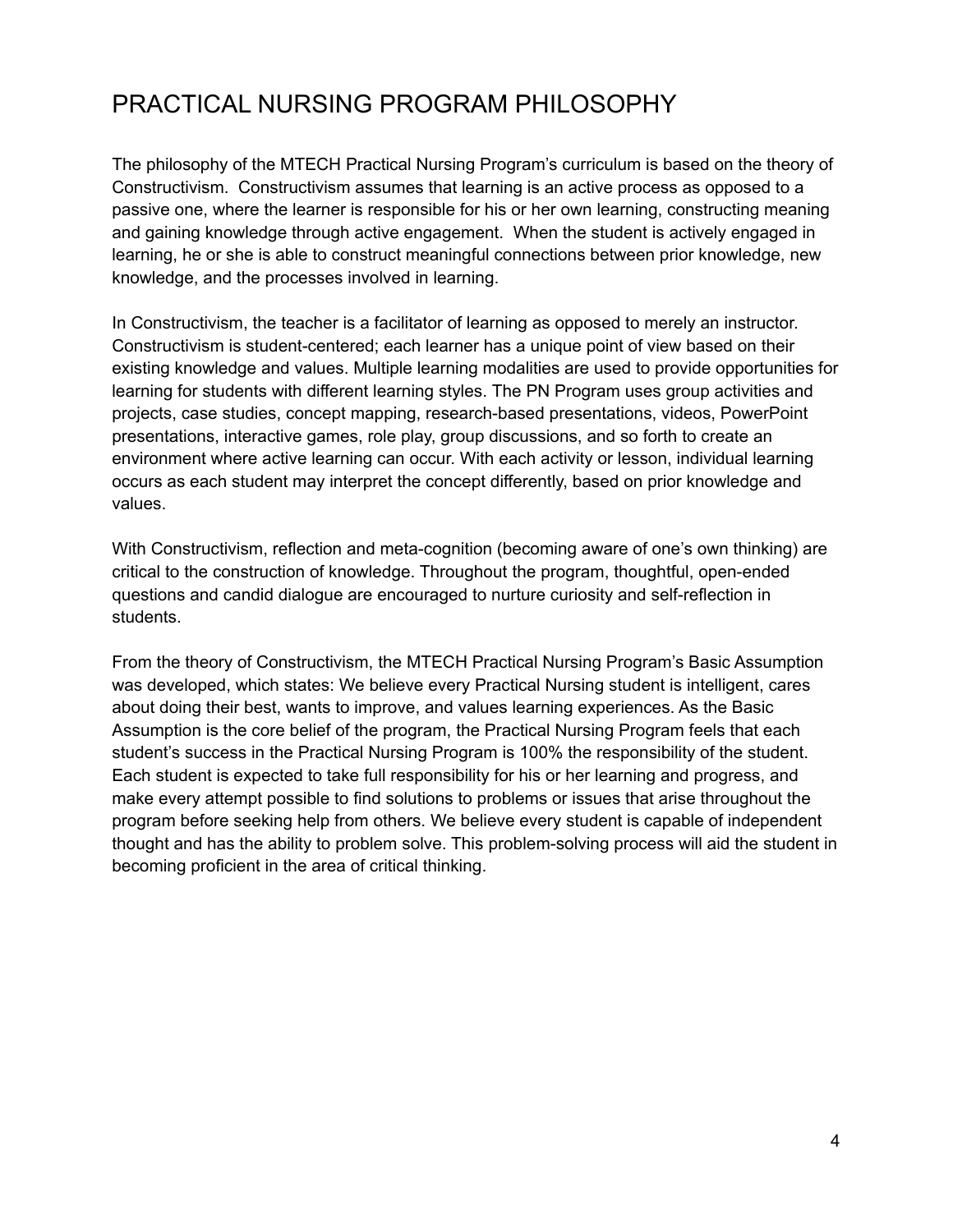### <span id="page-5-0"></span>PROGRAM STRUCTURE

The MTECH Practical Nursing Program is a 900 clock-hour program. The Program's mission is accomplished through the delivery of a rigorous but relevant educational experience. Students receive both classroom and hands-on learning in lab, simulation, and clinical experiences. The program is designed to be the foundation that prepares students to care for patients in a safe and competent manner. It also allows for a smooth transition into a variety of RN programs where students can continue to gain skills and knowledge as they progress on their career pathway.

The MTECH Practical Nursing Program is a hybrid program, where both distance and traditional education methods are utilized. The majority of the Program is traditional education (face-to-face) and takes place at the Lehi Main campus. While most courses have hybrid modules that students complete on their own, no courses are distance education only. All the hybrid modules align with the specific course and are designed to help the students achieve the course outcomes.

Students begin in the laboratory setting where skills are taught under the guidance of an instructor in a safe and structured environment. Before moving on to direct patient care, students must successfully complete core skills such as assessment, medication administration, and management of a sterile field. Students will progress from the laboratory to the clinical setting where they will gain valuable experience as they are guided to see connections between classroom learning and hands-on, direct patient care.

Simulation is used in the PN Program to create specific patient scenarios where students have the opportunity to begin utilizing clinical judgement in a safe and structured environment.

Upon program completion, graduates will be prepared to take the National Council Licensure Examination for Practical Nurses (NCLEX-PN). After passing the NCLEX-PN, graduates will be eligible to apply for a professional license and to work as entry-level, professional nurses. The education received in the PN Program will also provide the foundation needed for continued education in nursing and licensure as a Registered Nurse (RN), if that is the goal.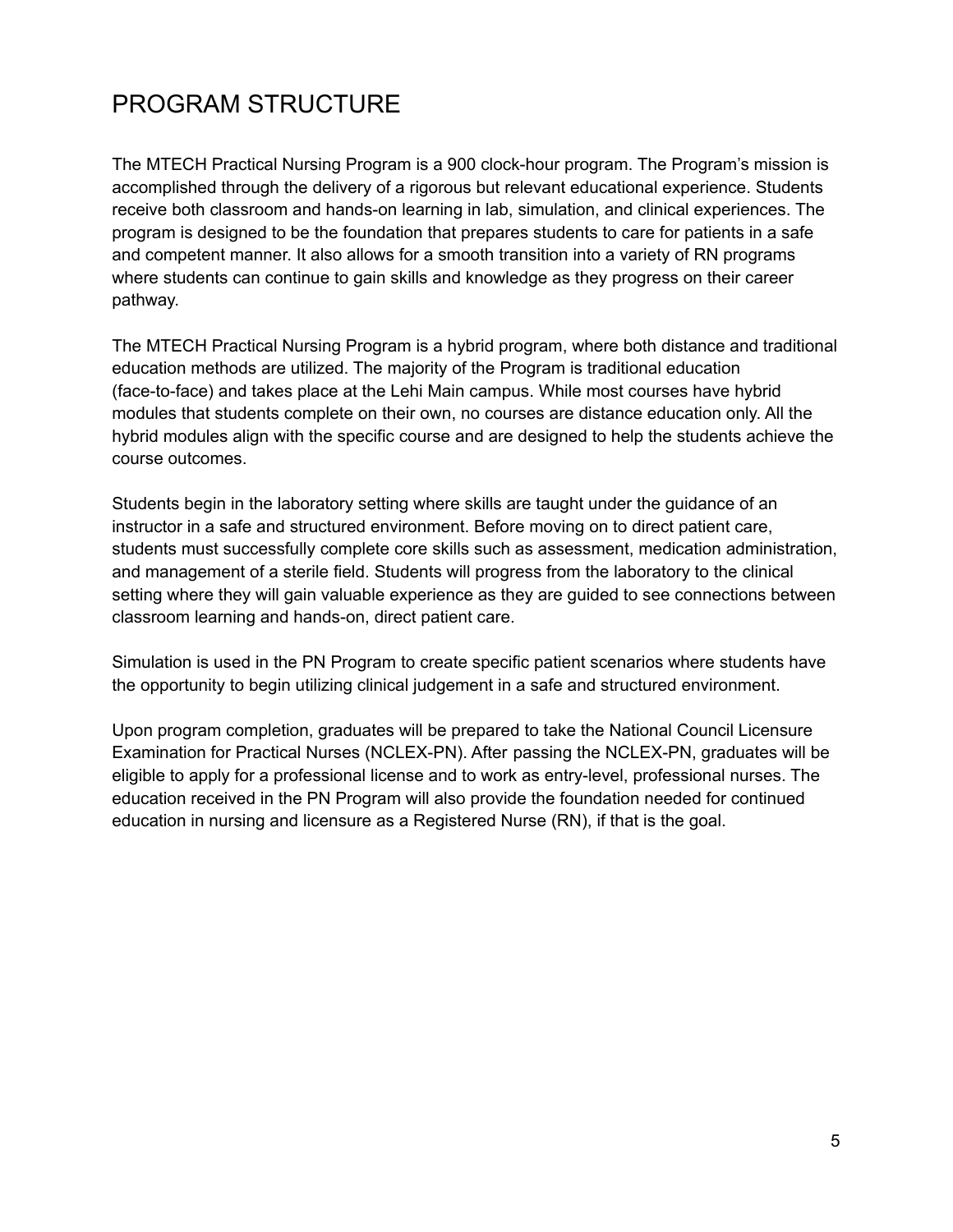### <span id="page-6-0"></span>PROGRAM OUTCOMES

The MTECH Practical Nursing Program supports the concepts of patient-centered care, teamwork and collaboration, evidence-based practice, safety, and informatics. The graduates of the Mountainland Technical College (MTECH) Practical Nursing Program should achieve the following outcomes. These outcomes are based on the QSEN Competencies.

#### End of Program Student Learning Outcomes (EPSLOs)

- 1. Patient Centered Care: Provide patient-centered care with cultural sensitivity and respect, focusing on the individual needs of the patient.
- 2. Teamwork and Collaboration: Demonstrate effective strategies for communicating as a member of the interdisciplinary health care team.
- 3. Evidence-Based Practice: Develop individualized care based on patient values, clinical expertise, and current evidence.
- 4. Safety: Demonstrate effective use of standardized practices that support safety and quality.
- 5. Informatics: Utilize an electronic health record to document and plan patient care.

#### Licensure Examination

The annual pass rate will be 80% or greater for all first-time test takers.

#### Program Completion

80% of all students who begin the first course in the Practical Nursing Program will complete the program within 2 academic terms, which is 100% of the usual timeframe for completion of the PN Program.

#### Job Placement

80% of graduates will report employment as an LPN within six to twelve months of graduation.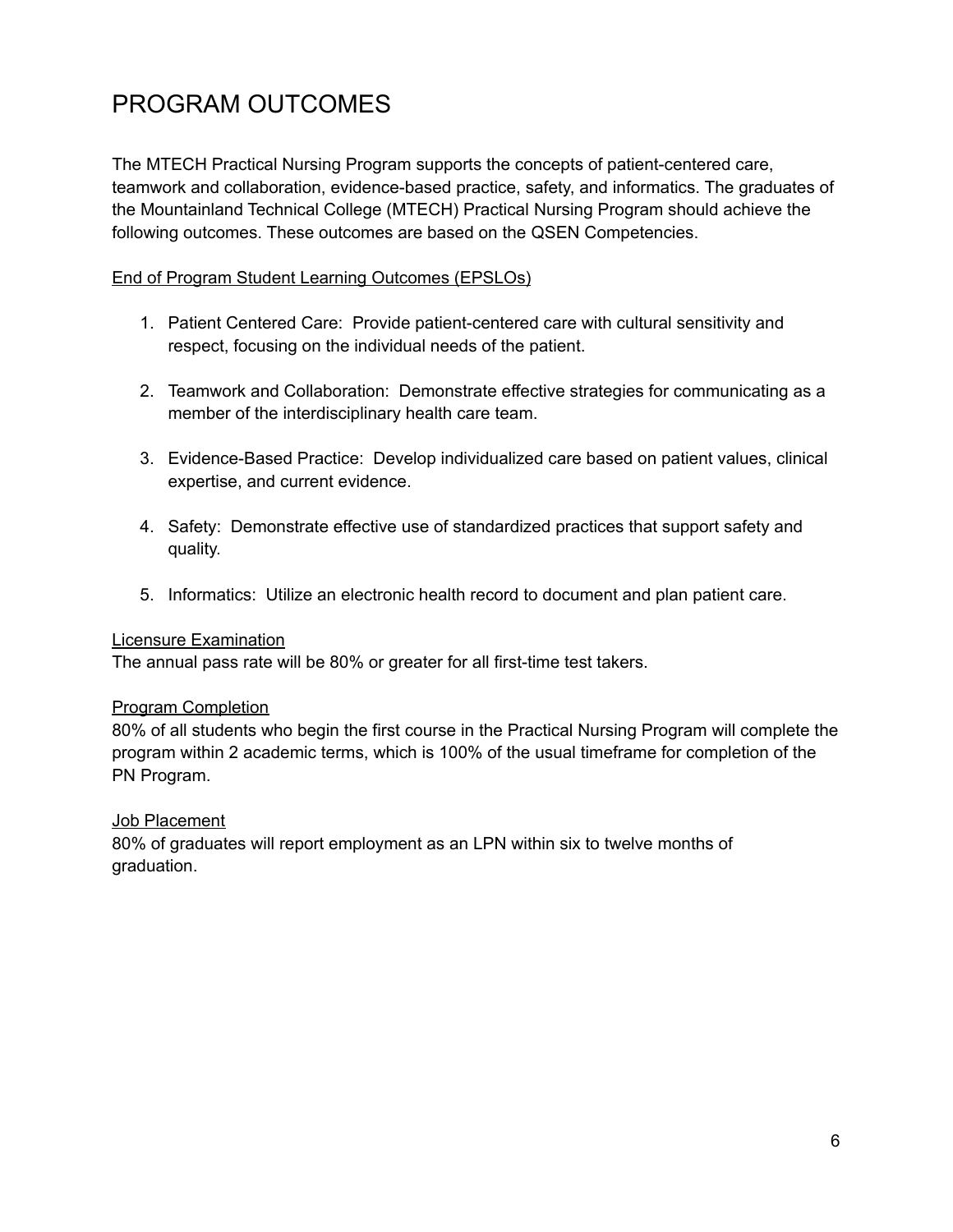### <span id="page-7-0"></span>MTECH STUDENT RESOURCES AND ACADEMIC **STANDARDS**

The complete list of student resources and academic standards may be found in the MTECH Student Handbook. The following are some of the student resources and academic standards that are available in the Student Handbook:

#### Student Resources

- Student Orientation
- Student Services
- Americans with Disabilities (ADA)
- Utah Eye Safety Law
- Residency Classification
- International Students
- AAS Pathway with Utah Valley University or Utah State University
- Bookstore
- Student ID Cards
- Parking
- Student Calendar
- Media Consent
- Testing Center
- Additional Learning Resources
- Mountainland Grill
- Career Guidance and Placement

#### Academic Standards

- Academic Year
- Completion Requirements
- Academic Progress
- Attendance
- Leave of Absence
- Change of Registration
- Refunds and Withdrawals
- Re-enrollment Procedures
- Transcripts and Records
- Confidentiality of Records FERPA
- Repeating Programs or Courses

#### Student Code of Conduct

- Dress Code
- Drug and Alcohol-Free Environment
- Smoking Policy
- Sexual Misconduct Policy
- Cheating and Plagiarism
- Violation of Student Code of Conduct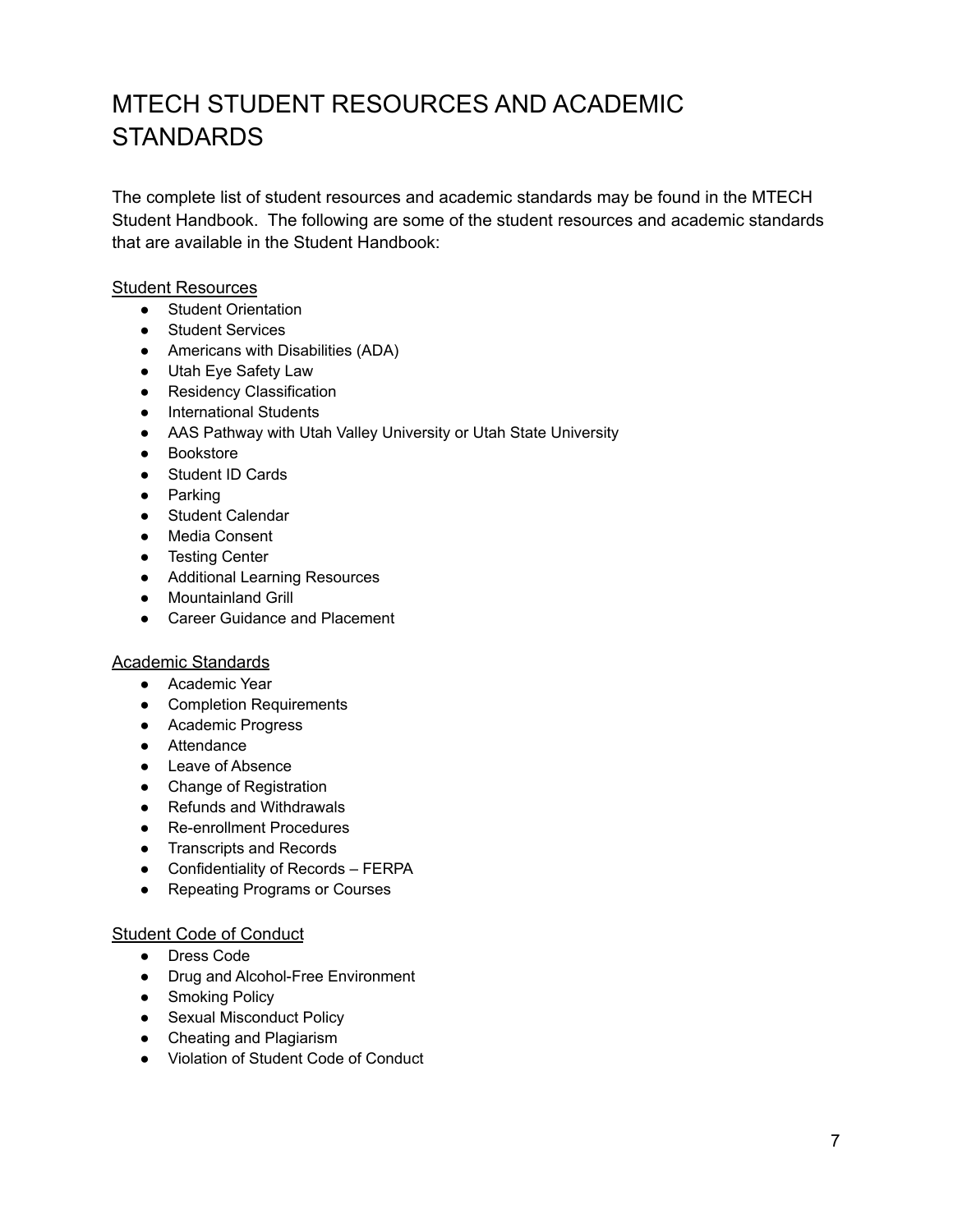# <span id="page-8-1"></span><span id="page-8-0"></span>SECTION II: PRACTICAL NURSING PROGRAM APPLICATION REQUIREMENTS

In order to apply to the PN Program, the applicant must meet the following requirements:

- Must have a current Certified Nursing Assistant (CNA) or Emergency Medical Technician (EMT) certificate.
- Must have completed all three prerequisite courses with a B- or better. The three required prerequisite courses are Anatomy (4 credits), Physiology (4 credits), and Growth and Development (3 credits) OR Psychology (3 credits). These courses must be taken from a regionally accredited college or university (e.g. Weber State University, Salt Lake Community College, Utah Valley University, etc.).
- Must be 18 years or older.
- Must take the most current version of the ATI TEAS entrance exam. Test scores are valid for one year.

All of these prerequisites must be completed and the student must have a grade before August 1 if applying for the Fall semester and January 1 if applying for the Spring semester. The admissions process is competitive. Completion of all requirements does not guarantee admission to the program. See the current MTECH Practical Nursing Program Application for details.

Please be aware that prospective students applying for the Practical Nursing program must have open availability as the program is rigorous and time-intensive. Students will be participating in class, lab, simulation and/or clinical experiences throughout the week. Based on clinical site availability, some clinical experiences may occur on evenings or weekends as well.

PLEASE NOTE: Immunizations will be required once the student is accepted into the program but are NOT required when applying for the program.

PLEASE NOTE: These rules apply to every potential student applying for the Practical Nursing Program. However, the Program Directors and Faculty Review Panel reserve the right to review each application on a case-by-case basis and make exceptions or changes as they see fit.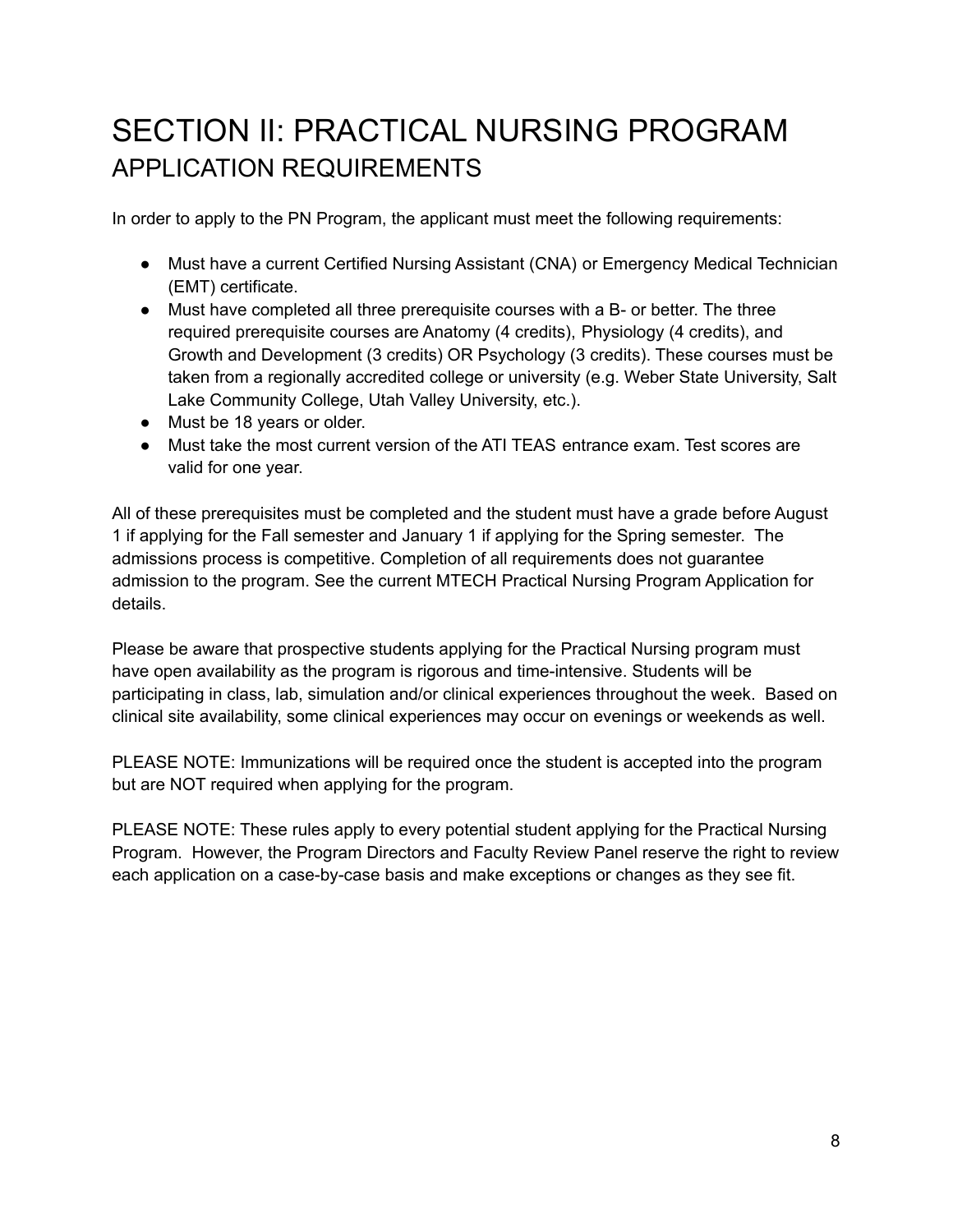### <span id="page-9-0"></span>PRACTICAL NURSING PROGRAM REQUIREMENTS

| <b>COURSE</b>                              | <b>LAB/CLINICAL</b> | <b>LECTURE</b> | <b>TOTAL</b> |
|--------------------------------------------|---------------------|----------------|--------------|
| <b>First Semester</b>                      |                     |                |              |
| Nursing 1100 Foundations                   |                     | 120            | 120          |
| Nursing 1110 Clinical I                    | 90                  |                | 90           |
| Nursing 1120 Lab & Sim I                   | 120                 |                | 120          |
| Nursing 1200 Pharmacology I                |                     | 60             | 60           |
| Nursing 1300 Mental Health                 |                     | 60             | 60           |
| <b>Total Semester Hours</b>                |                     |                | 450          |
| <b>Second Semester</b>                     |                     |                |              |
| Nursing 2100 Adult Health                  |                     | 120            | 120          |
| Nursing 2110 Clinical II                   | 90                  |                | 90           |
| Nursing 2120 Lab & Sim II                  | 60                  |                | 60           |
| Nursing 2200 Pharmacology II               |                     | 60             | 60           |
| Nursing 2300 Care of Women and<br>Children |                     | 90             | 90           |
| Nursing 2400 Concepts of Leadership        |                     | 30             | 30           |
| <b>Total Semester Hours</b>                |                     |                | 450          |
| <b>Total Program Hours</b>                 |                     |                | 900          |
| <b>TOTAL HOURS</b>                         | 360                 | 464            | 900          |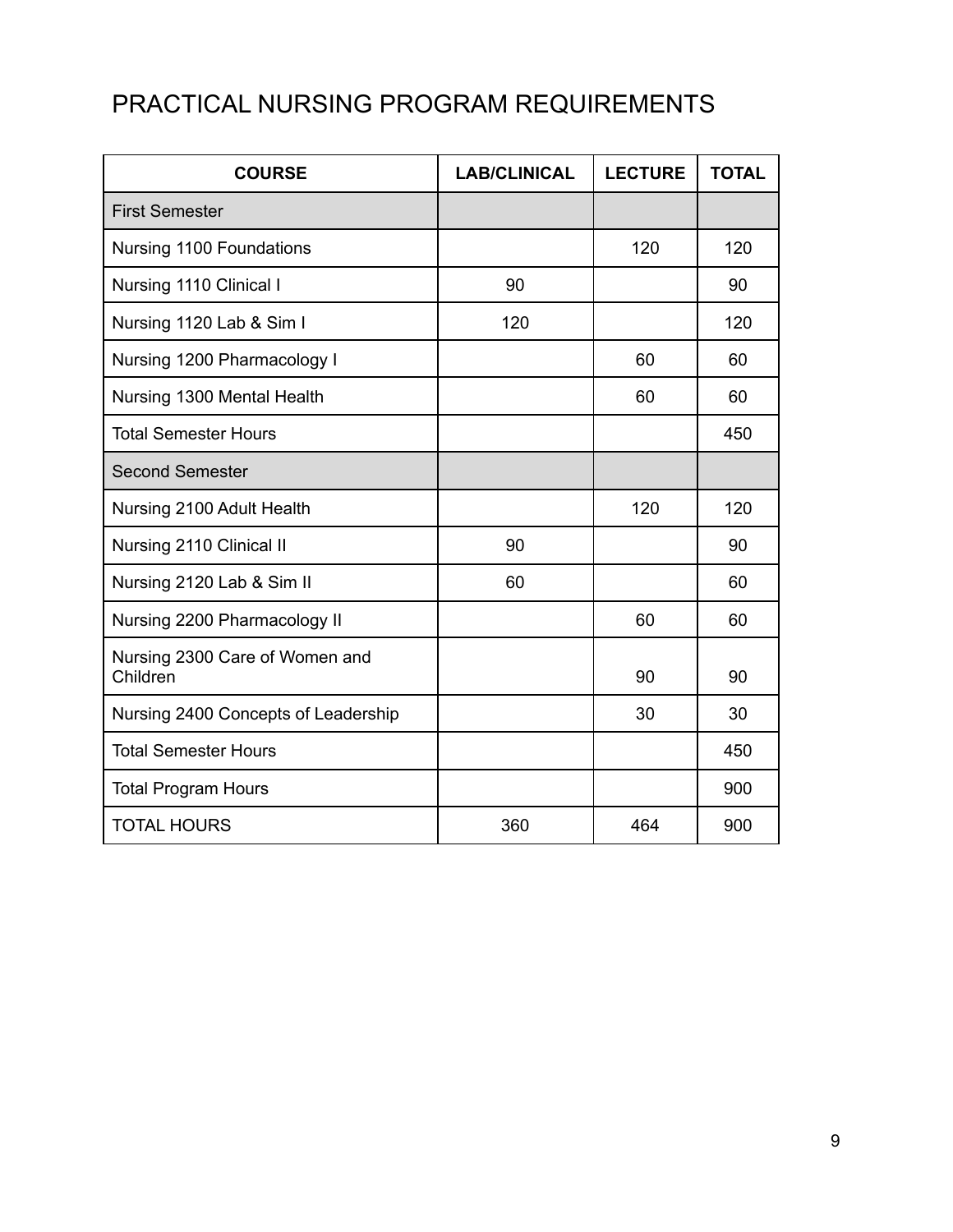### <span id="page-10-0"></span>TUITION, FEES, PROGRAM EXPENSES, AND EXPENDITURES

Listed below are the costs associated with the PN Program. Please refer to the Program Details found on the Practical Nursing Page on the MTECH website for the most current information.

| <b>TUITION AND FEES (SUBJECT TO CHANGE)</b> |           |  |
|---------------------------------------------|-----------|--|
| <b>Practical Nursing Application Fee</b>    | \$30.00   |  |
| <b>MTECH Registration Fee</b>               | \$40.00   |  |
| <b>Facilities Fee</b>                       | \$50.00   |  |
| Program Fees                                | \$1760.00 |  |
| Tuition                                     | \$1890.00 |  |
| <b>Total - Tuition and Fees</b>             | \$3770.00 |  |

| <b>REQUIRED PROGRAM MATERIALS (SUBJECT TO CHANGE)</b>          |            |
|----------------------------------------------------------------|------------|
| Textbooks (estimated cost and subject to change)               | \$325.00   |
| Practical Nursing Entrance Exam (ATI TEAS)                     | \$100.00   |
| Clinical uniform and shoes                                     | \$100.00   |
| Background check and drug screen                               | \$100.00   |
| Immunizations                                                  | \$200.00   |
| Nursing supplies (stethoscope, watch with a second hand, etc.) | \$200.00   |
| National NCLEX-PN Exam                                         | \$200.00   |
| Utah State PN License Fee (after program completion)           | \$100.00   |
| <b>Total - Program Materials</b>                               | \$13252.00 |
| TOTAL PROGRAM COST                                             | \$5095.00  |

All costs associated with the program are the responsibility of each student. Costs may include but are not limited to, tuition, books, supplies, uniforms, educational trips, immunizations, transportation, BLS certification, testing, graduation, lab fees, and make-up fees. If an agency, such as the Division of Workforce Services (DWS), is funding a student, the student is responsible for obtaining the necessary forms from the funding agency and submitting them to the MTECH Financial Aid Office inadequate time to ensure payment. A student will not be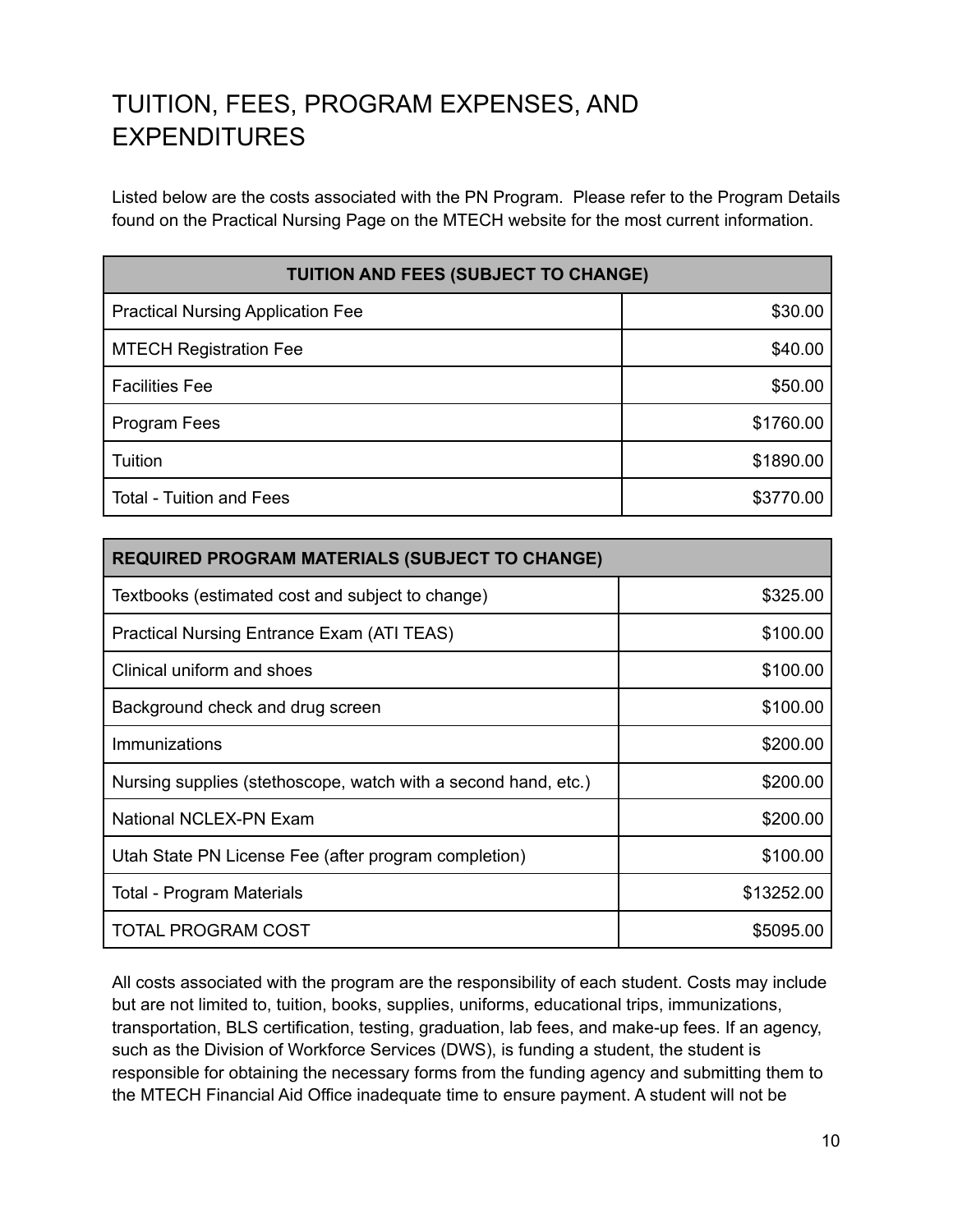allowed to attend class, laboratory, simulation, or clinical if tuition and fees have not been paid. Registration and fees must be paid in full two weeks before the first day of school. Payment of tuition and fees can be made by contacting MTECH Student Services.

### <span id="page-11-0"></span>FINANCIAL AID AND SCHOLARSHIPS

Financial aid may be available to MTECH students and is awarded based on need, merit, and availability. You can obtain information about financial aid resources through the Office of Financial Aid at Mountainland Technical College. In addition, there are a variety of scholarships available that the student may qualify for. Please check with Student Services at 801-753-4100 for more information and further assistance.

#### Technology Requirements

While students are not required to have a personal computer to complete the PN Program, students are strongly encouraged to obtain access to a computer if at all possible. A laptop is preferred as it can be used in class and on campus to complete assignments. Canvas can be accessed from a smartphone, but not all assignments can be completed with a phone.

While not required, students are strongly encouraged to obtain access to a reliable internet source. Students can access the internet while on campus, in most public libraries, at various businesses within the community, etc. If a student does not have a computer or reliable internet at home, he or she will need to be diligent in managing his or her time to complete all required assignments. Lack of access to technology is not an acceptable excuse for not completing assignments or completing them on time.

### <span id="page-11-1"></span>CLINICAL REQUIREMENTS

#### Student Insurance

MTECH has a blanket insurance policy covering each student for malpractice while at an MTECH clinical site. MTECH does not, however, insure for or accept responsibility for injury or illness that occurs while the student is enrolled in the PN Program. Students are strongly encouraged to carry health insurance. Please note: if the student does not have health insurance, the student will not be able to attend clinical experiences at certain clinical sites. An alternate clinical experience will be provided for the student.

#### **Student Health and Safety**

The student nurse is a healthcare provider and, as such, we encourage all students to exert every effort to maintain optimal health. The example set by students will influence others far more than any teaching the student can do.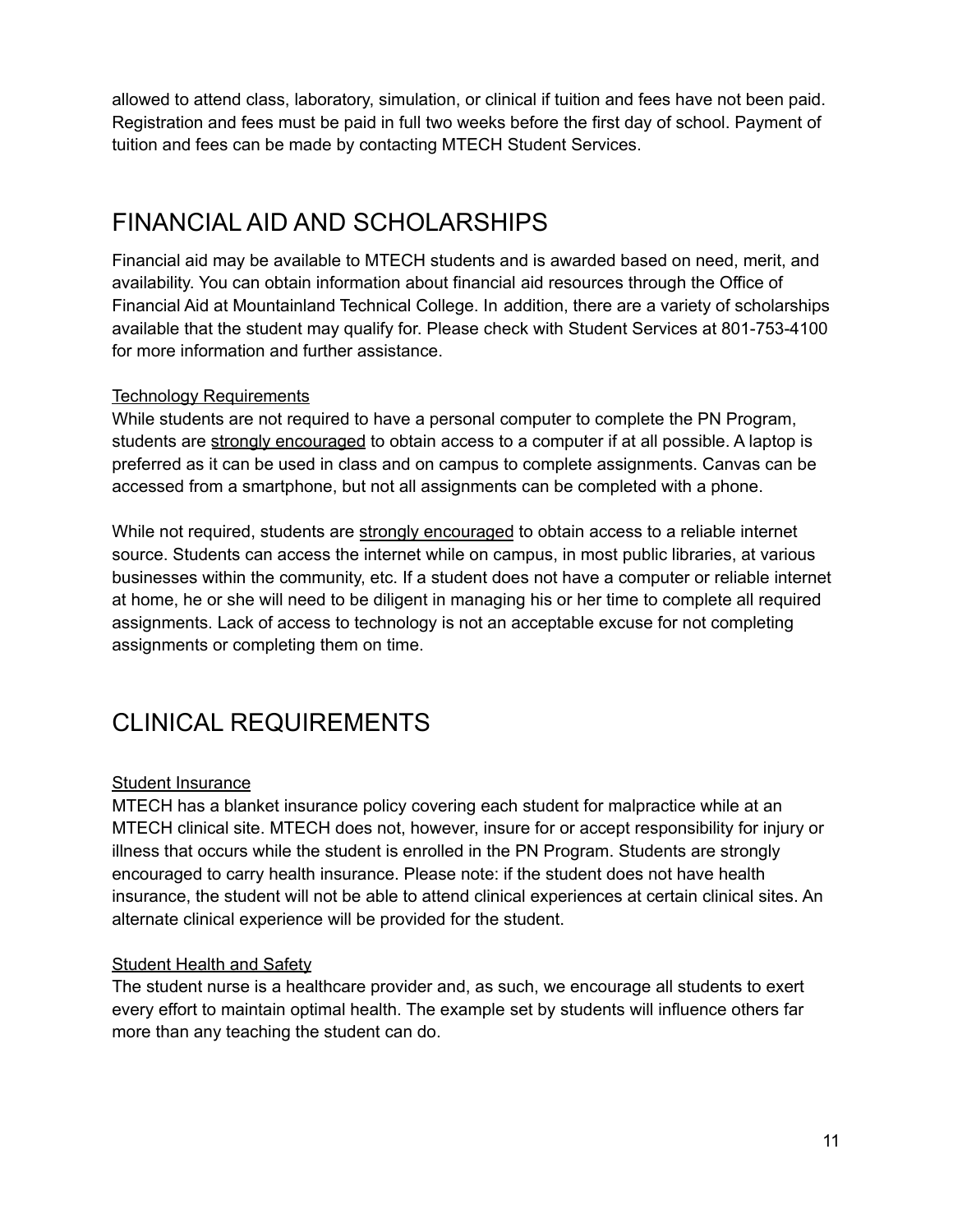Clinical sites expect students to be free of contagious diseases or conditions that may lead to patient endangerment. If the student has experienced a severe illness, accident, or surgery, the student may need written physician clearance before attending a clinical experience. Working a shift immediately preceding a scheduled clinical or class is highly discouraged. If a student is determined by an instructor or facility nurse to be unsafe in lab, simulation, classroom, or clinical, they may be dismissed. This dismissal will require the student to make up all of the scheduled hours for that day. All missed clinical hours must be made up (see the Attendance section of this handbook). Missed in-class work cannot be made up.

#### Immunizations

Each student must have a current immunization record as specified by MTECH in order to participate in clinical experiences. It is the student's responsibility to provide proof (either by public health vaccination record or by the signature of health care provider administering vaccinations) to the MTECH Practical Nursing Department as requested. The student will need to submit a copy of all of the required immunization listed below with the Admissions Packet by the due date. Please contact the PN Program Director to request a waiver from this policy. Requesting a waiver does not guarantee that a waiver will be granted. Neither MTECH nor the Practical Nursing Program are able to set policies for clinical facilities. Students who are unable to meet the requirements of clinical facilities may not be able to complete the required clinical hours.

#### Immunization Requirements

#### MMR

- Documentation of two MMR immunizations at least 28 days apart OR
- Documentation of positive antibody titer for MMR

#### TUBERCULOSIS

- Documentation of QuantiFERON Gold blood test (required yearly)
- If test shows positive results, a clear chest x-ray within 5 years is required

#### HEPATITIS B

- Documentation of Hepatitis B series OR
- Documentation of positive antibody titer for Hep B

#### VARICELLA (CHICKENPOX)

- Documentation of two varicella (chicken pox) vaccinations at least 4 weeks apart OR
- Documentation of positive antibody titer for varicella

NOTE: A documented history of chickenpox is NOT acceptable

#### TDAP

- Documentation of Tdap within the past 10 years OR
- TD booster within the past 2 years if Tdap has expired or will expire during the program

NOTE: Tdap is NOT the same as a DTaP, a DPT, a Td, or a Tetanus shot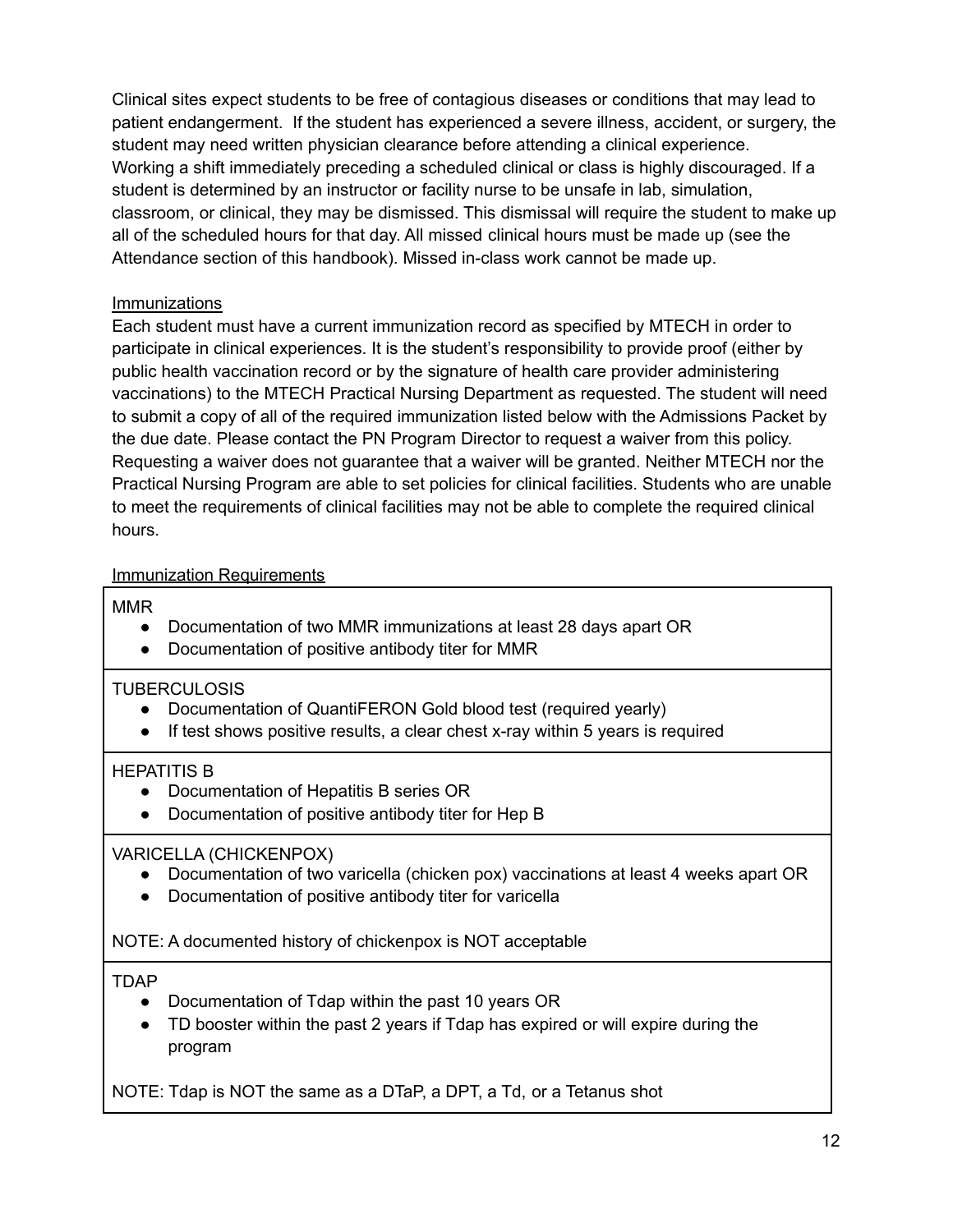#### INFLUENZA

● Documentation of current immunization

\*Influenza vaccines are administered beginning in September and expire the following June

#### COVID-19

- Documentation of COVID-19 vaccine
- Pfizer-BioNTech vaccine: 2 doses-21 days apart OR
- Moderna COVID-19 vaccine: 2 doses-28 days apart OR
- Johnson & Johnson COVID-19 vaccine: 1 dose

All vaccines and/or titers must be current for the entire length of the program. Titers will be considered valid unless a student is symptomatic or has exceeded guidelines published by the Centers for Disease Control and Prevention (CDC). It is the responsibility of the student to ensure his or her vaccinations remain up to date. If a student's vaccinations are not up to date, they will not be allowed to attend clinicals until such time that their vaccinations are current. This may have a significant impact on the student's standing in the program.

#### Background Check and Drug Screen

The student must complete a federal background investigation and drug screen following acceptance into the PN Program. Continuation in the Practical Nursing Program is contingent upon submission of a satisfactory background investigation and drug screen by the due date specified in the Acceptance Packet. Please see specific policies for background checks and drug screens in Appendix C of this Handbook.

#### Student Badges

A MTECH student ID badge will be issued through Student Services within the first 2-3 weeks of the semester. This badge is required as part of the clinical uniform and must be worn to all lab, simulation, and clinical experiences. The badge must be worn on the upper part of the body with the student's name in plain sight. Lanyards are not allowed. If the badge is lost, replacement badges can be obtained through Student Services for a small fee.

#### Clinical Uniform

The following clinical uniform is required for all lab, simulation, and clinical experiences:

- Clean, well-fitting, wine-colored scrub top with the MTECH logo and Student Nurse embroidered on the right chest. Scrub tops MUST be purchased at the MTECH bookstore
- Clean, well-fitting, black scrub pants, 1" above the floor. No skin should be exposed when bending, stooping, or reaching
- Lab jacket with MTECH logo (optional and can be purchased in the MTECH bookstore)
- Clean, well-fitting, solid black, closed-toe, non-permeable shoes (no canvas, no Crocs)
- Solid black socks
- MTECH-issued Student ID with a clip (lanyards are not allowed)
- Plain black shirt worn under the scrub top, if needed for warmth (optional)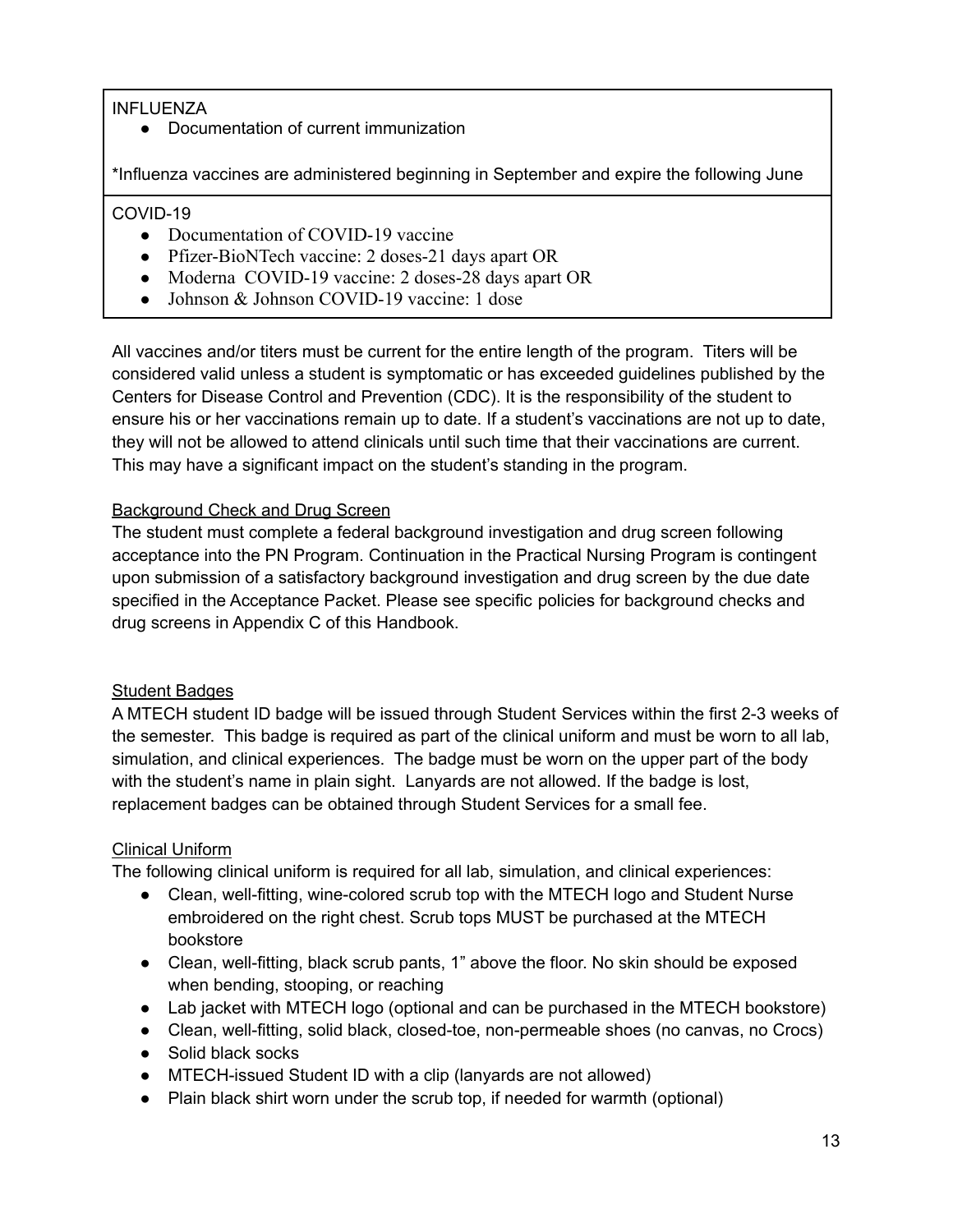- Watch with a second hand (smartwatches are not allowed)
- Stethoscope
- Penlight

PLEASE NOTE: If the student's clinical uniform does not meet requirements, the student will be sent home from the lab, simulation, or clinical experience. The student will be required to make up the entire laboratory, simulation, or clinical experience, if possible.

In addition to the complete clinical uniform, the following are also required:

- Appropriate grooming and daily personal hygiene. Avoid products with strong odors such as perfumes, colognes, aftershave, tobacco, etc.
- Hair must be clean and pulled back.
- Facial hair for men must be short, neat, clean, and trimmed.
- Nails must be clean and short. No nail polish, wraps, gel nails, or artificial nails of any kind may be worn.
- No hand jewelry (except a plain wedding band with no raised stones and a wristwatch) may be worn in laboratory, simulation, or clinical.
- No necklaces may be worn in laboratory, simulation, or clinical.
- No visible piercings of any kind are allowed except a single stud in each earlobe.
- Visible tattoos must be covered while in lab, simulation, or clinical.
- No unnatural hair color shades (pink, purple, blue, green, etc.) are allowed.
- Additional criteria may be required in specific clinical areas or to address specific issues. Students will be notified of these requirements in advance of the clinical experience.
- If differences exist between the PN Program and agency policies, the nursing program will conform to the stricter of the two policies.

PLEASE NOTE: Failure to meet any of the above criteria may result in the student being sent home from the lab, simulation, or clinical experience. The student will be required to make up the entire lab, simulation, or clinical if possible.

#### American Heart Association Basic Life Support (BLS) Certification

The student is required to be BLS certified through the American Heart Association for the duration of the PN Program. The Basic Life Support or Healthcare Provider Certification is the only certification that will be accepted. The American Heart Association BLS will be taught as part of the Nursing 1120 Lab and Sim I. Even if a student has a current BLS card, they will still be required to complete the MTECH BLS class as it counts as lab hours.

#### **Travel**

Students are expected to provide their transportation to the campus, clinical areas, clinics, field trips, and workshops. These experiences are an integral part of the nursing program and are mandatory. The cost of this travel is assumed by the student. It is the responsibility of the student to ensure that they arrive at all classes, labs, simulations, and clinical experiences on time.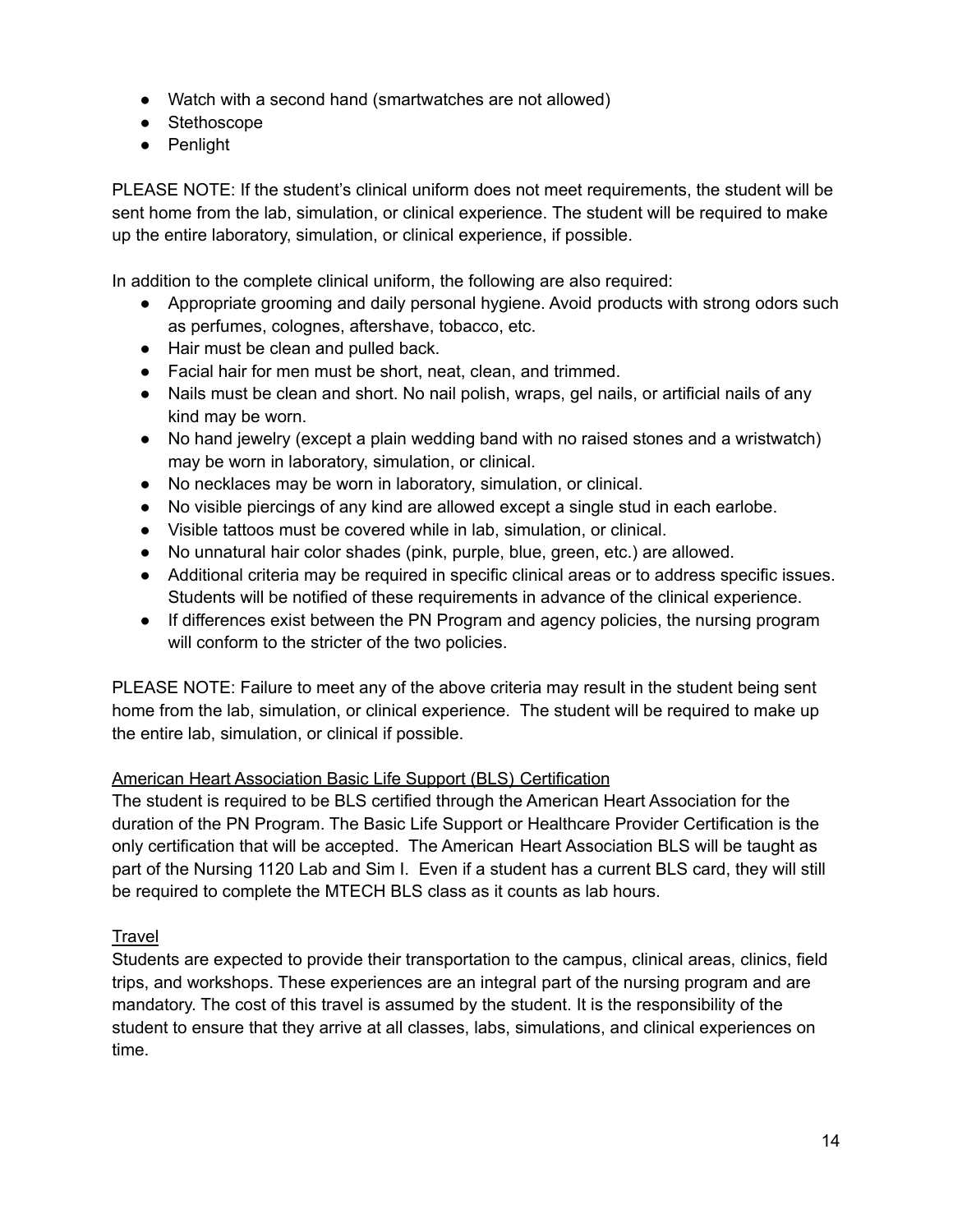#### **Emergencies**

Emergencies are defined as "an unforeseen combination of circumstances or the resulting state that calls for immediate action" and include, but are not necessarily limited to, death of a firstdegree relative; unplanned hospitalization of the student, spouse, or their child; natural disasters; sudden and unplanned road closures by local authorities; or other unexpected extreme events such as a mass casualty situation. If a true emergency arises, the student(s) should contact the Clinical Coordinator as soon as possible.

The PN Program does recognize that unforeseen situations develop on occasion. However, it is the student's responsibility to come up with a solution that will allow him or her to attend the scheduled class, lab, simulation, or clinical experience as no exceptions will be made for unforeseen events (please see the Attendance Policy in this Handbook).

### <span id="page-15-0"></span>STUDENT LEADERSHIP

#### Mountainland Nursing Organization (MNO)

MNO is an optional student organization that provides the students with volunteer and leadership opportunities. Each semester, students work with an instructor to form committees and coordinate volunteer and service activities, graduation, pinning ceremony, and other events. Students who meet the participation requirements of the MNO will be eligible for a leadership cords upon graduation.

#### PN Class Representatives

Each cohort will have the opportunity to elect two class representatives at the beginning of each semester. Class representatives are expected to attend faculty meetings and advisory board meetings. Students are always invited to offer input and suggestions. They will relay information back to the class as needed. Class representatives are expected to work with their cohort to create committees for class parties, graduation and pinning preparations, service projects, etc. Students must be in good academic standing to serve as class representatives. All students are encouraged to attend faculty meetings and participate in class committees.

### <span id="page-15-1"></span>ACADEMIC STANDING

#### **Student Progression**

Due to graduation standards, the PN student academic requirements vary from the MTECH student academic requirements. Practical nursing students MUST maintain an overall course average of 80% (B- grade) or better AND an overall test average of 80% (B- grade) or better. Students can track their progress on Canvas. In addition, students will receive a progress report at least once each semester. If a student is unable to maintain satisfactory progress, the student will be required to meet with his or her Instructor to complete an Academic Improvement Plan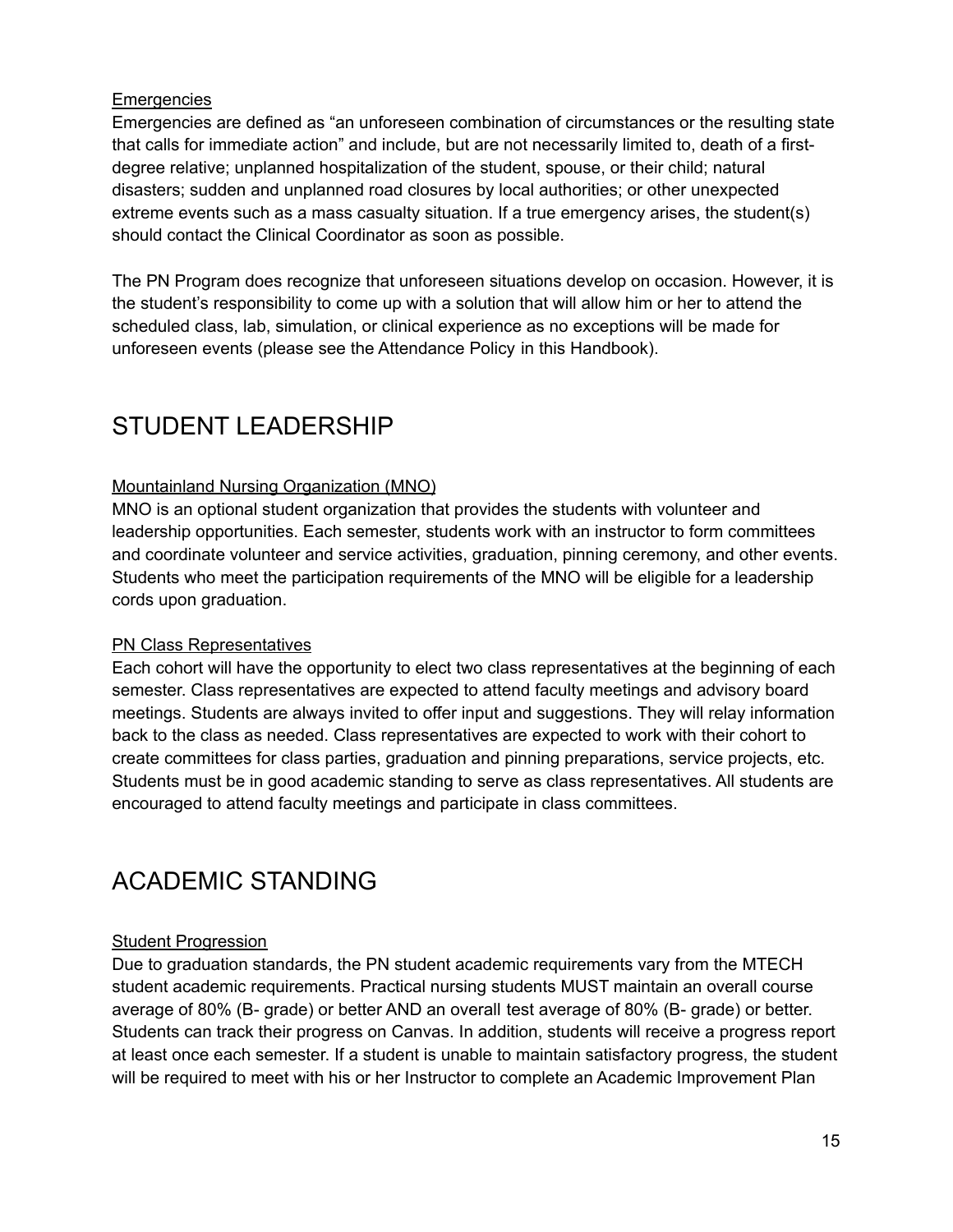and set a goal for improvement. If progress continues to be an issue, the student will be required to meet with an MTECH Student Counselor and may be placed on probation.

#### Unsatisfactory Progress

Any student who has an overall exam average and/or an overall course average less than 80% at the end of the semester has not made satisfactory progress in the PN Program and may not be allowed to move on in the program (1st semester) or graduate (2nd semester). Students have the right to appeal this policy. Please see "Appeals and Grievance" in the MTECH Student Handbook for more information.

#### Cheating, Plagiarism, and Falsification

Unless otherwise stated in the assignment directions or by the course instructor, every student assignment in the Practical Nursing Program is designed to be individual student work. Whether assignments are done individually or as a group, every student is required to submit their own work and should practice academic integrity at all times throughout the program. The nursing department will follow the guidelines outlined in the MTECH Student Handbook regarding cheating, plagiarism, and falsification. Please make sure you completely understand and can abide by this policy listed below:

"Students are expected to maintain academic ethics and honesty for all work and interactions with the college in all forms, including but not limited to, cheating, plagiarism, and falsification. Cheating is the act of using or attempting to use or providing others with unauthorized information, materials, or study aids in any form for academic work. Plagiarism is the act of appropriating another person's or group's ideas or work (written, computerized, artistic, etc.) or portions thereof and passing them off as a product of one's own work in any academic exercise or activity. Cheating, plagiarism, and/or falsification may result in suspension or dismissal."

Mountainland Technical College is committed to a high standard of academic excellence and integrity. Students are responsible for an honest and independent effort in all the work they do, including assignments, activities, tests, and so forth. When there is evidence of cheating, plagiarism, and/or falsification, disciplinary action will be taken. This may include but is not limited to receiving a zero for the exam, assignment, etc., being placed on probation, or being dismissed from the nursing program.

### <span id="page-16-0"></span>ATTENDANCE

100% attendance is expected in each didactic course. However, students must have at least 85% attendance in order to pass the course. It is the responsibility of the students to notify the instructor as soon as possible as to upcoming absences or emergencies that may arise causing them to miss class.

100% attendance is REQUIRED for all lab, simulation, and clinical experiences.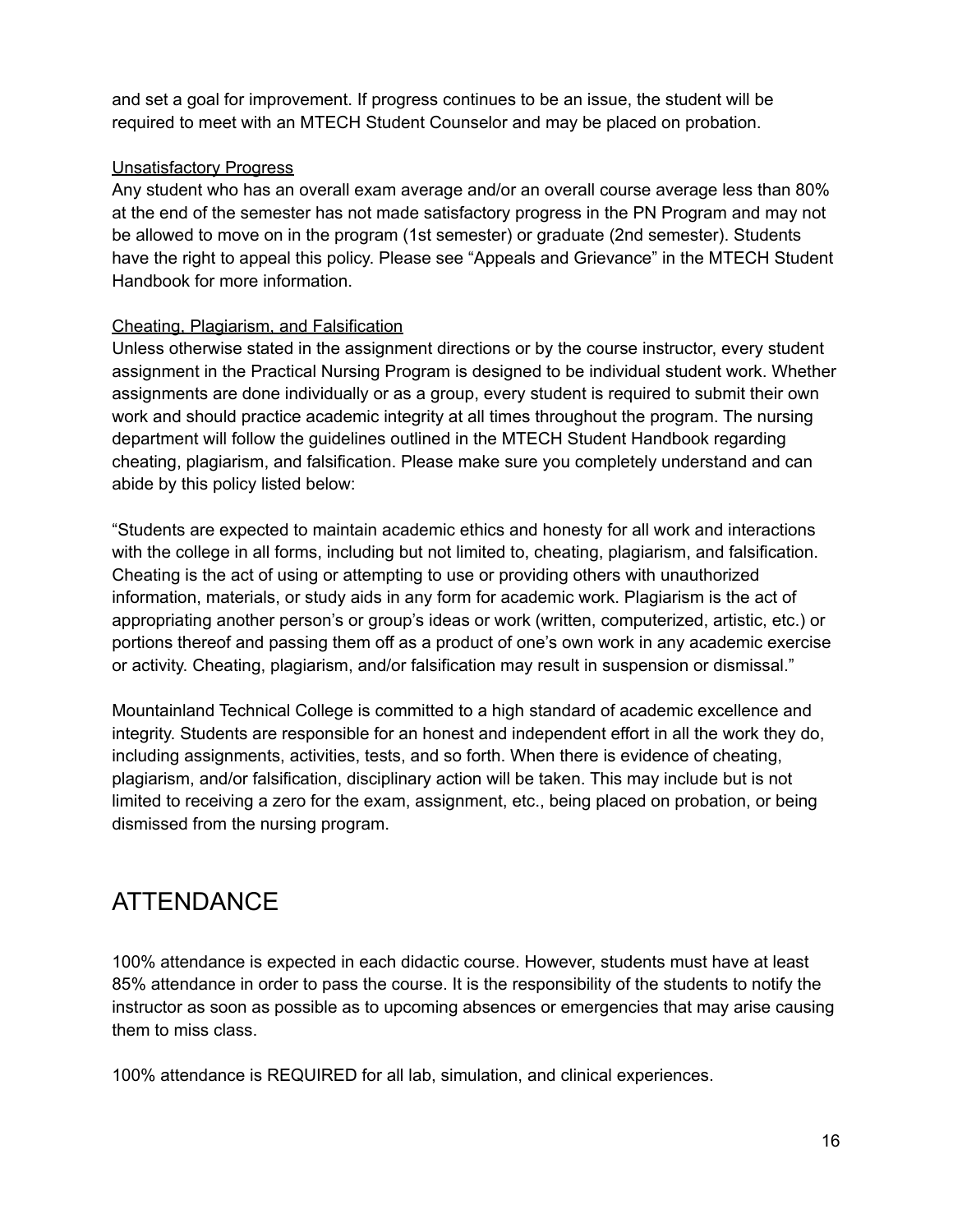All students are expected to read and understand the Attendance Policy in the PN Student Handbook and the MTECH Student Handbook.

Students will be provided with a comprehensive schedule of classes, lab, sim, and clinical experiences, as well as other activities for the entire semester on the first day of orientation. The schedule is subject to change at any time. Students will be notified of changes as soon as possible through electronic notification, and in-person if possible.

#### Tracking Time

Students will be required to clock in and clock out of all didactic classes, labs, and simulations. The students will be clocked in and out for pass-offs and clinicals by the Administrative Assistant based on feedback from the clinical instructor. For class, students will need to clock out for lunch and clock back in when class starts again. Clocking out for lunch does not apply to labs, simulations, or clinicals. If a student fails to log in or out correctly, the student must notify the Administrative Assistant so it can be corrected in NorthStar.

#### Clinical Attendance

100% of lab, simulation and clinical hours must be completed in order to pass Nursing 1100 Foundations, Nursing 2300 Care of Women and Children, and Nursing 2100 Adult Health.

If the student is unable to attend a laboratory, simulation, or clinical experience, the student must notify the clinical instructor as soon as possible. If for any reason the student is unable to get a hold of the clinical instructor, the student will need to contact the clinical coordinator.

Lab, Simulation, and Clinical Make-Up

- A very limited number of clinical make-up experiences will be built into the schedule. If a student misses a lab, sim, or clinical experience, the student will need to make up the missed experience by attending a make-up clinical. The student will be added to one of the make-up slots IF one is available. There is NO guarantee that a make-up experience will be available.
- In the case that a make-up slot is not available, the student may not be able to successfully complete the course and may be required to retake the course.
- If a slot is available, the student will be able to make up the missed lab, sim, or clinical experience, but no assignment or participation points will be given.
- Students will not be allowed to make up more than one lab, simulation, or clinical during the entire program. If more than one lab, simulation, or clinical experience is missed, the student may not be able to successfully complete the associated course and may be required to retake the course.

PLEASE NOTE: These rules apply to every student for every lab, simulation, and clinical experience. However, the Program Director and Faculty Review Panel reserve the right to review each infraction on a case-by-case basis and make exceptions or changes as they see fit.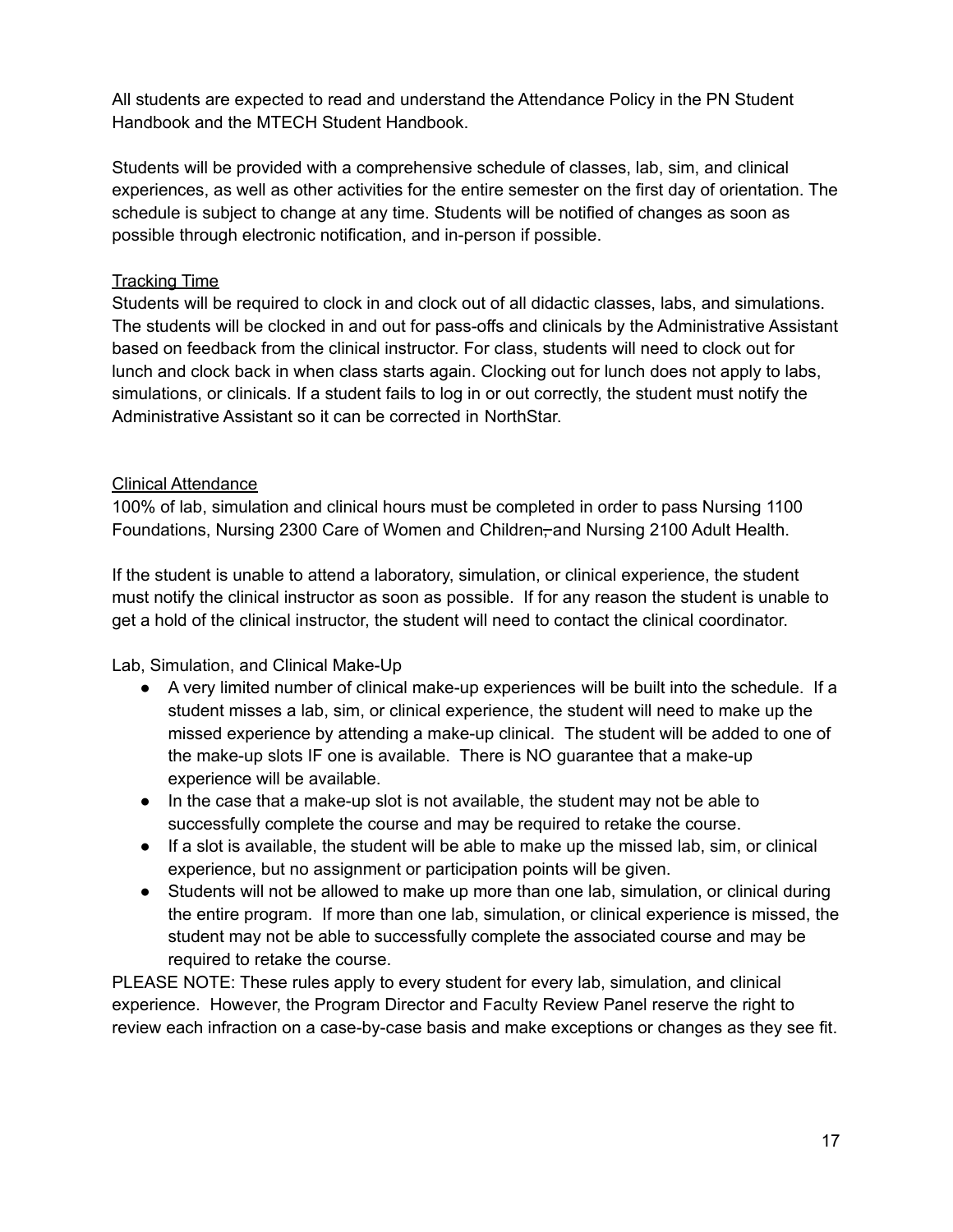#### **Tardiness**

- If a student is 6 or more minutes late to any lab, simulation, or clinical experience the student will be sent home and will be required to make up the experience at a later date if possible.
- If a student is sent home from a lab, simulation, or clinical experience due to tardiness, it counts as an absence. Please see "Lab, Simulation, and Clinical Make-Up" above.
- These rules apply to every student for every lab, simulation, and clinical experience. However, the Program Director and Faculty Review Panel reserve the right to review each infraction on a case-by-case basis and make exceptions or changes as they see fit.

### <span id="page-18-0"></span>ASSIGNMENTS, EXAMS, AND SKILLS PASS OFFS

#### **Assignments**

- No late classroom assignments will be accepted for points. Technical difficulties are not an excuse for not completing an assignment on time and will result in a score of zero (0).
- No late or incomplete lab, simulation, or clinical assignments will be accepted and will result in a score of zero (0). Technical difficulties are not an excuse for not completing an assignment on time.
- Pre-class assignments ("ticket to class") must be completed on time in order for the student to attend class. If the student does not complete the pre-class assignment, he or she may not be able to attend class that day and may miss out on in-class activities and assignments. Missed assignments cannot be made up.
- Pre-laboratory, simulation, and/or clinical assignments must be completed on time in order for the student to attend the scheduled lab, simulation, or clinical experience. If the student does not complete the pre-lab, sim, or clinical assignment, he or she will not be able to attend the lab, sim, or clinical experience and will receive a zero (0). It will count as an absence and the student will be required to make up the experience if possible.
- Post-laboratory, simulation, and clinical assignments submitted after the due date or submitted incomplete will receive a score of zero. The student cannot make up the assignment.
- It is the student's responsibility to print any pre-lab, sim, or clinical assignment ("ticket to sim"). Printing is available in the student study room with prior notice.
- These rules apply to every student for every assignment. However, the Program Director and Faculty Review Panel reserve the right to review each infraction on a case-by-case basis and make exceptions or changes as they see fit.

#### **Exams**

- All exam dates are available on Canvas, in the course outline, and/or on the student schedule.
- All exams MUST be taken as scheduled. If extenuating circumstances arise that affect taking an exam, the student should discuss the situation with the instructor before the scheduled exam date.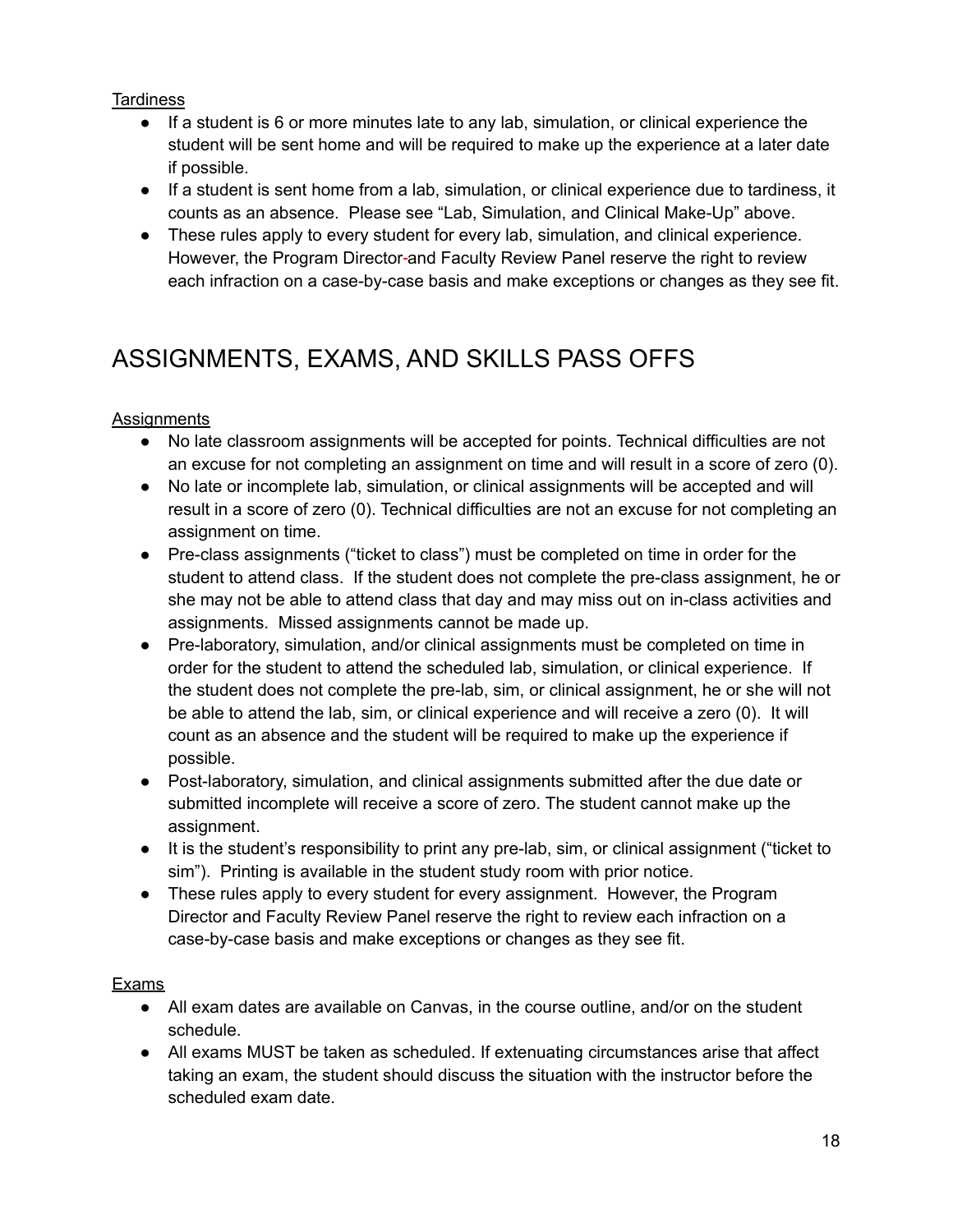- All exams must be taken when scheduled and on time. If a student is 6 or more minutes late starting the exam, he or she only has the time remaining to complete the exam. In addition, his or her final score may be reduced by 10%.
- If the student fails to take the exam, he or she will receive a zero on the exam.
- Exams cannot be re-taken or made up.
- Exams cannot be taken early.
- If there is a problem at the testing center that prevents the student from starting the exam on time, the testing center will notify the instructor.
- Students will not be allowed to review their tests either in the testing center or without the presence of their instructor. The Instructor may choose to cover content from the test in class if she or he deems it necessary.

●

PLEASE NOTE: These rules apply to every student for every exam. However, the Program Director and Faculty Review Panel reserve the right to review each infraction on a case-by-case basis and make exceptions or changes as they see fit.

**Skills Pass Offs** 

● Skills Pass Offs are required throughout the program to ensure that the student is able to safely and correctly perform basic nursing skills. Students are awarded points for the skills pass off based on how many attempts it takes to correctly complete the skill.

| <b>ATTEMPT</b> | <b>MAXIMUM SCORE</b> |  |
|----------------|----------------------|--|
| 1st Attempt    | 100 points           |  |
| 2nd Attempt    | 70 points            |  |
| 3rd Attempt    | 0 points             |  |

- Students are required to attend skill remediation within one week of an unsuccessful pass-off attempt. Please see the Schedule for remediation times.
- Students may be required to meet with the instructor after any unsuccessful pass-off attempt.
- The 2nd pass-off will be observed by a different instructor than the 1st pass-off. The 3rd (final) pass-off attempt must be observed by three Instructors.
- Students may be dismissed from the PN Program after a 3rd unsuccessful pass-off attempt.
- Unsuccessful pass-off attempts may result in the student not being able to attend simulation and/or clinical experiences until the skill is successfully passed off. The Faculty Review Panel will determine if the student will be allowed to attend simulation and/or clinical experiences or if the failure of the skills pass off poses a risk to student and/or patient safety.
- If the student is unable to attend simulation or clinical due to failure to successfully pass off a skill, it will count as an absence and the student will be required to make up the experience if possible.
- Late arrival to a pass-off is treated as an unsuccessful pass-off attempt.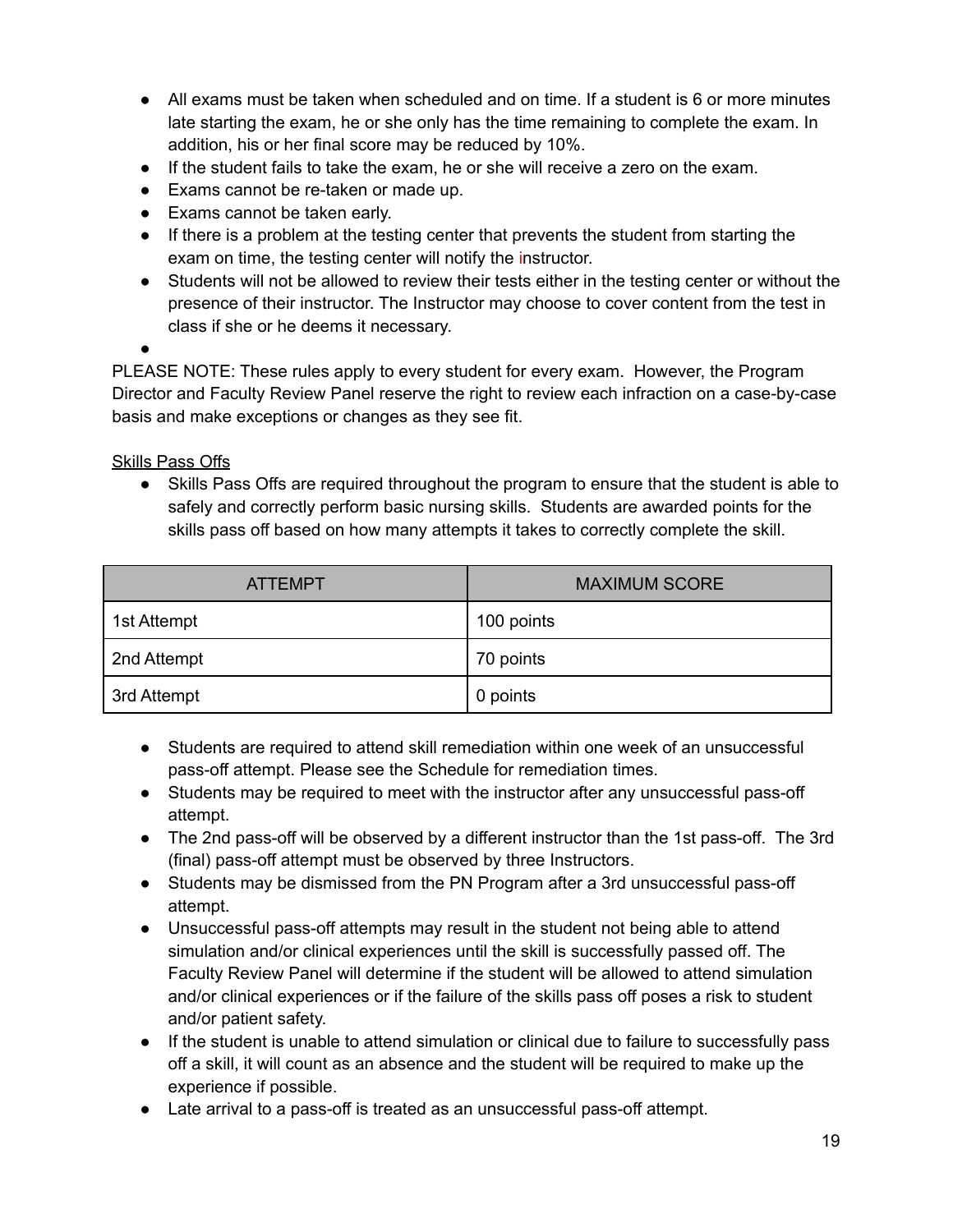PLEASE NOTE: These rules apply to every student for every pass-off. However, the Program Director and Faculty Review Panel reserve the right to review each infraction on a case-by-case basis and make exceptions or changes as they see fit.

PLEASE NOTE: At any time, the Program Director or Clinical Coordinator may require the student to complete an additional lab, simulation, and/or clinical hours to ensure competence with safe clinical practice in courses previously completed with satisfactory progress.

### <span id="page-20-0"></span>GRADING

- Exams count as 60% of the overall course grade.
- The overall exam average in each individual course must be 80% or above in order to pass the course.
- Classroom assignments count as 40% of the overall course grade.
- The clinical, lab, and simulation courses must have an overall grade of 80% or above in order to pass the course."
- Any time a student misses a lab, sim, or clinical he or she will not receive points for the clinical experience. There may be an opportunity to make up the clinical experience (lab, simulation, or clinical) and receive clinical hours, but the student will NOT receive points for the make-up clinical experience.
- Late, missing, or incomplete lab, simulation or clinical assignments will receive a score of zero. These assignments cannot be made up.
- The total overall score in each individual course must be 80% or above in order to pass the course.
- PLEASE NOTE: grades are NOT rounded up. If a student receives an overall score of 89.9%, the student's final score will be 89% and a final grade of a B+. There are no exceptions to this policy.
- Please see the PN Program grading scale below.

| <b>GRADING SCALE</b> |            |      |              |
|----------------------|------------|------|--------------|
| A                    | 94 - 100%  | C    | 73 - 76%     |
| $A-$                 | $90 - 93%$ | $C-$ | 70 - 72%     |
| B+                   | 87 - 89%   | D+   | 67 - 69%     |
| B                    | 83 - 86%   | D    | $63 - 66%$   |
| $B -$                | $80 - 82%$ | D-   | $60 - 62%$   |
| $C+$                 | 77 - 79%   | F    | 59% or lower |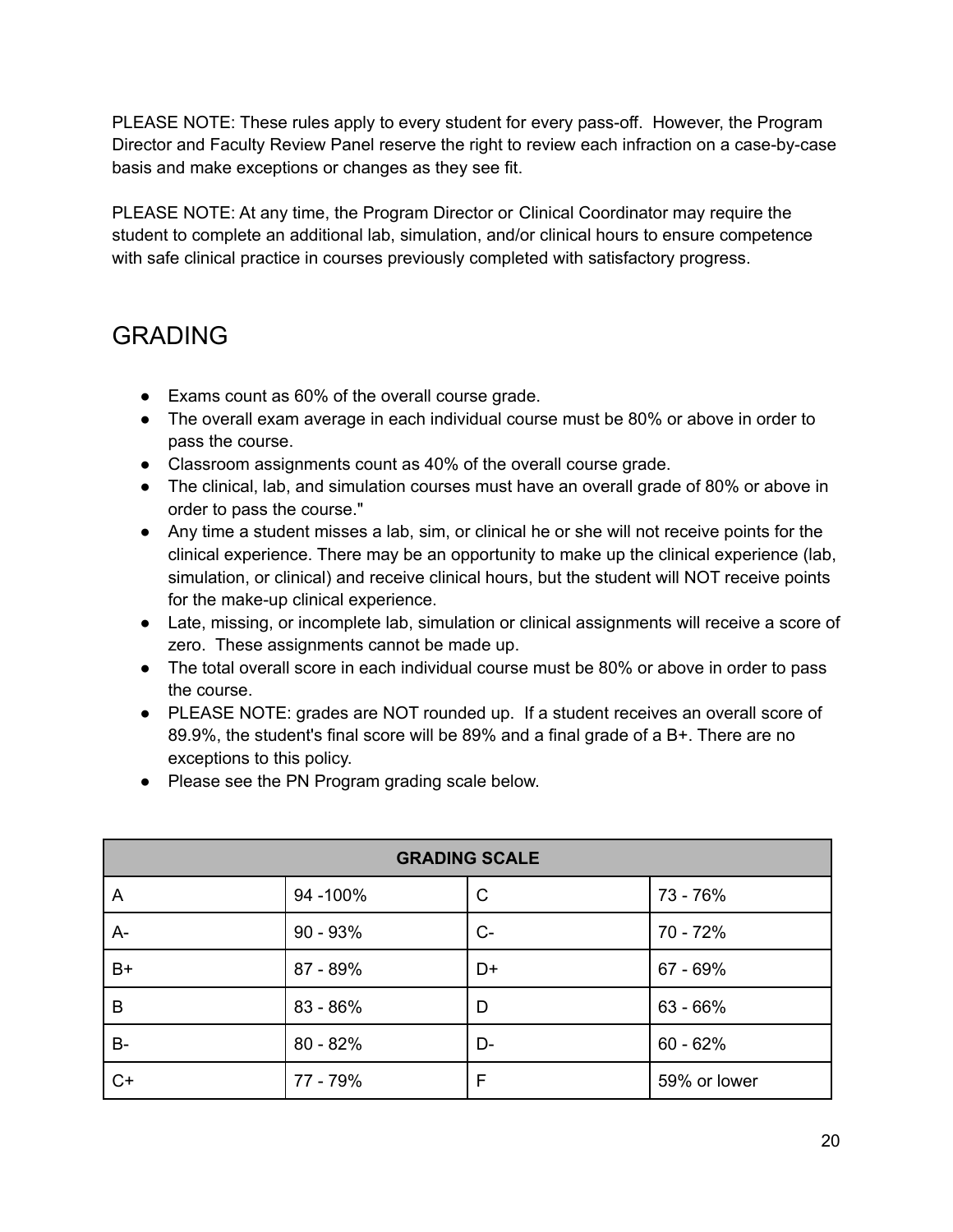### <span id="page-21-0"></span>LEARNING RESOURCES

Students have access to a variety of online resources and libraries. Through these resources, students are able to access current and comprehensive journals, articles, research papers, books, and more.

#### Online Libraries

Utah's Online Public Library

- o Utah's Online Public Library is a virtual library created by the Utah State Library Division in cooperation with [Utah's](https://utahsonlinelibrary.org/) public libraries. It is one component of the statewide Utah's Online [Library](https://utahsonlinelibrary.org/) project, which serves Utah's public schools and academic institutions, as well as patrons of public libraries. The purpose is: 1) service to Utah residents, and 2) provide quality information resources. Access to resources vary by library depending on contracts and consortia membership.
- o Utah's [Academic](https://ualc.net/academic-pioneer/) Online Library is a website under the Utah's Online Library banner, which has been designed to meet the needs of university and college students.
- o Students can access Utah's Online Public Library at <https://library.utah.gov/utahs-online-public-library/>.

#### Library of Congress

o MTECH students have online access to the Library of [Congress](https://eresources.loc.gov/) which contains an extensive variety of resources. Students can access this resource at <https://eresources.loc.gov/>.

#### BYU Library

- o As one of the top 5 libraries in the nation, BYU allows MTECH students and members of the community access to their rich variety of online resources.
- o Students can access the online BYU Library directly at <https://lib.byu.edu/faq/119473/> or through Utah's [Academic](https://ualc.net/academic-pioneer/) Online Library.

## <span id="page-21-2"></span><span id="page-21-1"></span>SECTION III: APPENDICES Appendix A – Nursing Conduct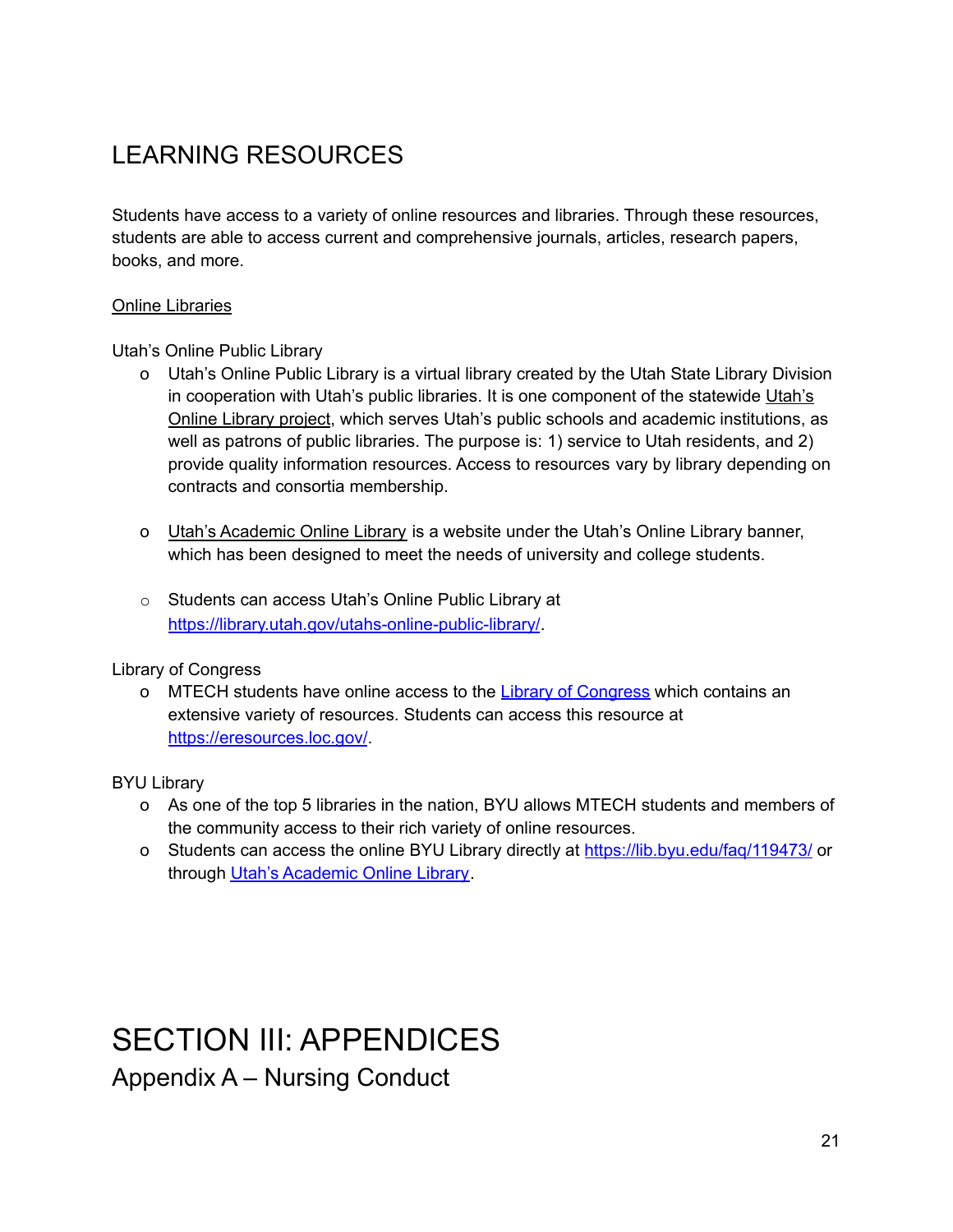The nursing profession defines certain conduct as professional or unprofessional conduct. Some of these are included here for your information so you can familiarize yourself with professional standards common in nursing. See Student Code of Conduct for additional information.

#### PROFESSIONAL CONDUCT

(Adopted from the Utah State Board of Nursing Rules and Regulations Governing Conduct of Nurses) Professional conduct is nursing behavior, including acts, knowledge, and practices, which through professional experience, has become established by practicing nurses as conduct which is reasonably necessary for the protection of public interest.

#### UNPROFESSIONAL CONDUCT

Nursing behavior (acts, knowledge, and practices) which fails to conform to the accepted standards of the nursing profession and which could jeopardize the health and welfare of the people shall constitute unprofessional conduct and shall include, but not be limited to, the following:

- 1. Failure to report mistakes made in a clinical setting.
- 2. Failure or refusal to complete assigned nursing tasks during laboratory, simulation, or clinical experiences.
- 3. Failing to utilize appropriate judgment or exercise technical competence in administering safe nursing practice based upon the level of nursing for which the individual is prepared.
- 4. Failing to follow policies or procedures defined in the practice situation.
- 5. Failing to safeguard the client's dignity and right to privacy.
- 6. Violating the confidentiality of information or knowledge concerning the client.
- 7. Verbally or physically abusing clients.
- 8. Performing new nursing techniques or procedures without proper education and preparation.
- 9. Being unfit to perform because of physical or psychological impairment.
- 10. Using alcohol, drugs, or being sleep deprived to the point that there is interference with job performance.
- 11. Manipulating drug supplies, narcotics, or client's records.
- 12. Falsifying client's records or intentionally charting incorrectly.
- 13. Diverting medications, supplies, or personal items of the client or agency.
- 14. Violating state and federal laws.
- 15. Intentionally committing any act that adversely affects the physical or psychosocial welfare of the client.
- 16. Delegating nursing care, function, tasks, and/or responsibilities to others contrary to the Utah laws governing nursing and/or to the detriment of the client's safety.
- 17. Leaving a nursing assignment without properly notifying appropriate personnel (the nurse with whom the student is working, if applicable, AND their clinical instructor).
- 18. Failing to report through the proper channels facts known to the individual regarding the incompetent, unethical, or illegal practice of any healthcare provider.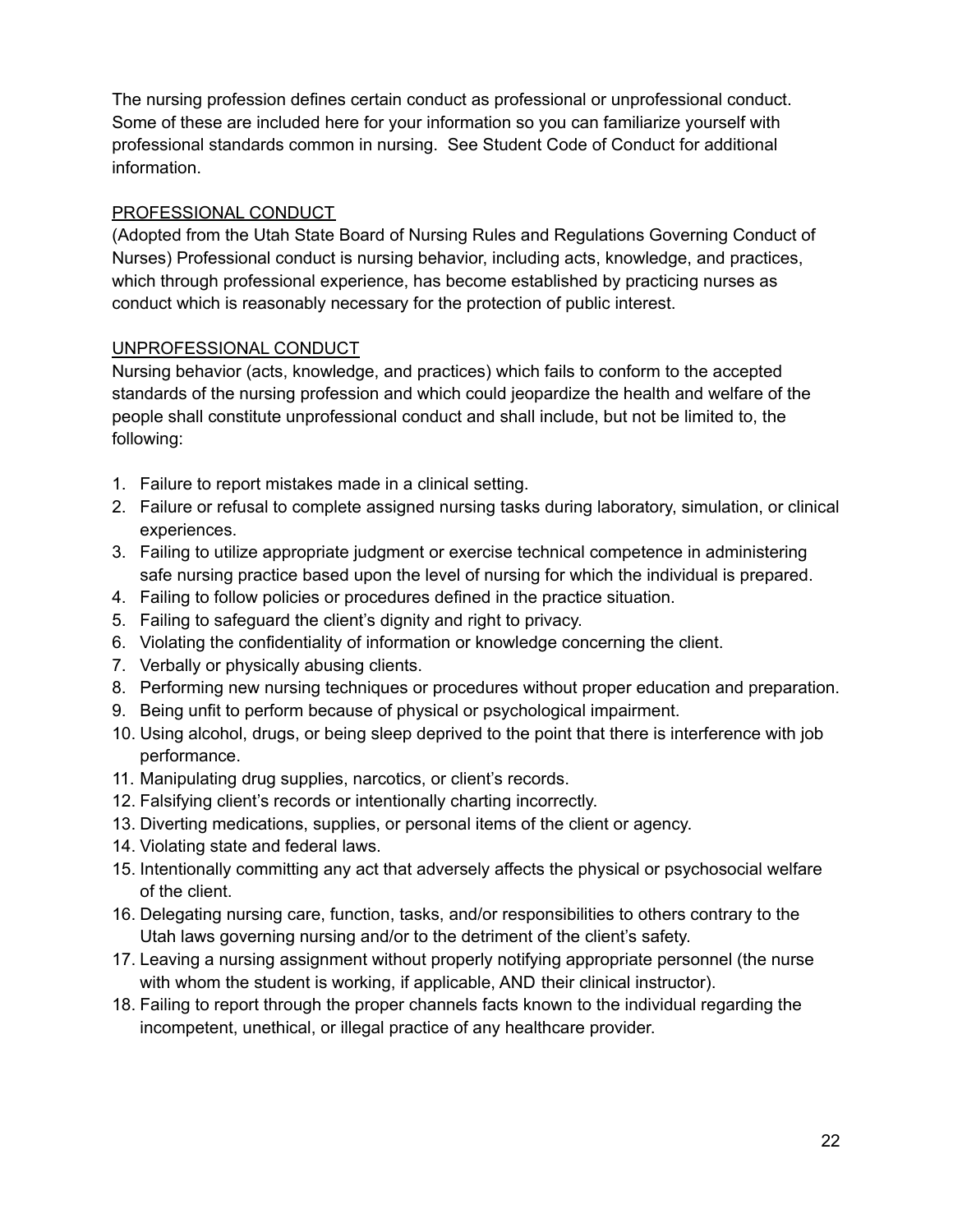### <span id="page-23-0"></span>Appendix B – Graduation and Licensure

#### GRADUATION REQUIREMENTS

To receive a certificate from the MTECH Practical Nursing Program and transcripts from MTECH, the student must meet the following criteria:

- 1. All classroom, laboratory, and clinical experiences must be completed satisfactorily.
- 2. Each class must be passed with a total of 80% or above.
- 3. Exam averages in each class must be 80% or above. Scores are not averaged across classes.
- 4. One hundred percent (100%) of laboratory, simulation, and clinical hours must be completed.
- 5. The student must be in good standing with the college.
- 6. The student must complete an NCLEX-PN predictor examination.

#### NCLEX-PN PREDICTOR

The purpose of an NCLEX predictor examination (e.g. PN Predictor, PassPoint, Comprehensive Predictor Exam) is to provide the student with a predicted aptitude score for passing the state board examination. The predictor prepares the student for the future, and higher scores can increase the likelihood of acceptance into an RN program. In addition, the examination provides the student with an area-specific learning tool in preparing for the state board examination (NCLEX-PN). The exam is a required assignment for graduation. If the student does not take the predictor exam at the end of the program, he or she will not be eligible for graduation.

#### UTAH LICENSURE PROCESS

Detailed instructions can be found on the Utah Department of Professional Nursing website at https://dopl.utah.gov/docs/Nursing\_Licensing\_Instructions.pdf

Create an NCLEX account through Pearson VUE and pay the testing fee to Pearson VUE at http://www.pearsonvue.com/nclex/

- Make sure you enter the CORRECT program code when you set up your Pearson VUE account. The program code for Mountainland Technical College Practical Nursing is: US38100500.
- Make sure you enter your information correctly and that the name you use for your Pearson VUE account is exactly the same as the name on your government-issued identification.
- Pearson VUE is a national company. The NCLEX-PN may be taken at any testing location in the country, and the results are valid for licensure in any state.
- Apply for licensure in the state where you plan to practice. In other words, just because you graduate from a program in Utah, you do not need to obtain licensure in Utah.
- New graduates should look online for the application process specific to the state where they plan to practice. Links to all State Boards of Nursing are available at: https://www.ncsbn.org/contact-bon.htm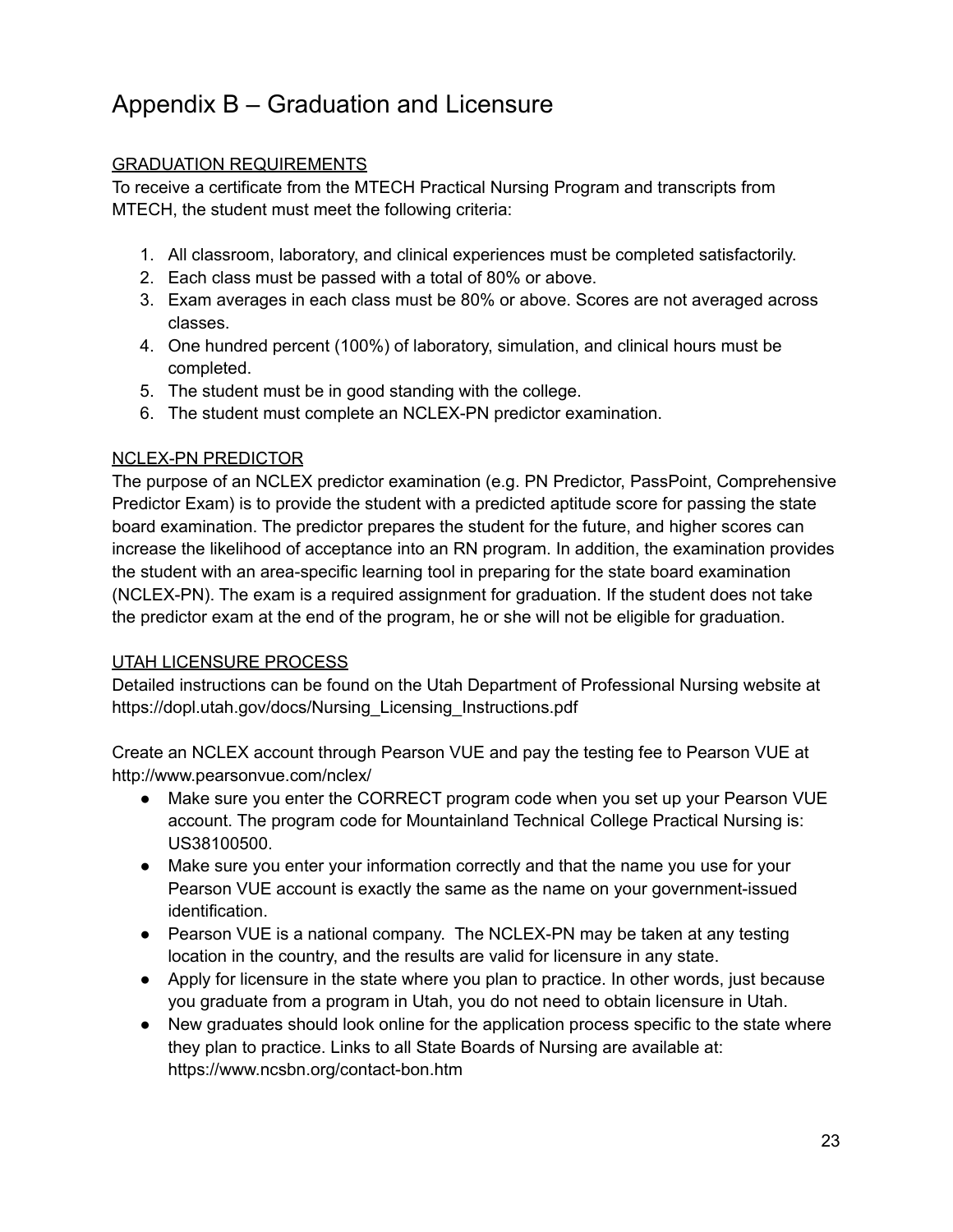The MTECH PN Department will submit the following to The Division of Occupational and Professional Licensing (DOPL):

- A Request for Authorization to Test form (completed by the student)
- An official transcript verifying program completion (the date of graduation and the degree earned will be posted on the transcript)

If the "Request for Authorization to Test" and the transcripts are approved, DOPL staff will make the applicant eligible to take the NCLEX-PN through Pearson-VUE. DOPL will email the applicant an Authorization to Test (ATT). The applicant will have 30 days to schedule an appointment through Pearson VUE and take the NCLEX-PN exam.

#### IF THE APPLICANT PASSES THE NCLEX-PN:

- The applicant will be notified via email that he or she passed the NCLEX-PN exam and is now eligible to apply for licensure.
- The applicant will submit the Application for Licensure (by mail or online) along with:
- The \$100.00 application fee and
- Two sets (paper copies) of fingerprints for criminal background checks on form FD-258. Fingerprint services are available at DOPL Monday-Friday (except holidays) between the hours of 0800-1630. Most local police departments or sheriff's offices also offer fingerprint services.
- The processing time for licensure applications that are complete and without special circumstances (e.g., criminal history) is 10 business days from the date received.

#### RECOMMENDATIONS FOR APPLICANTS:

- Do not submit your Application for Licensure to DOPL until you have been notified by DOPL that you passed the NCLEX.
- If at all possible, have your fingerprints rolled at DOPL. Fingerprints should be submitted with the application or the same day that the Application for Licensure is completed online.
- Do not call DOPL to inquire about the status of your application until:
- It has been more than 10 business days since you submitted your Request for Authorization to Test or Application for Licensure; or
- It has been more than 5 business days since you sat for the NCLEX and you have not been notified of your results.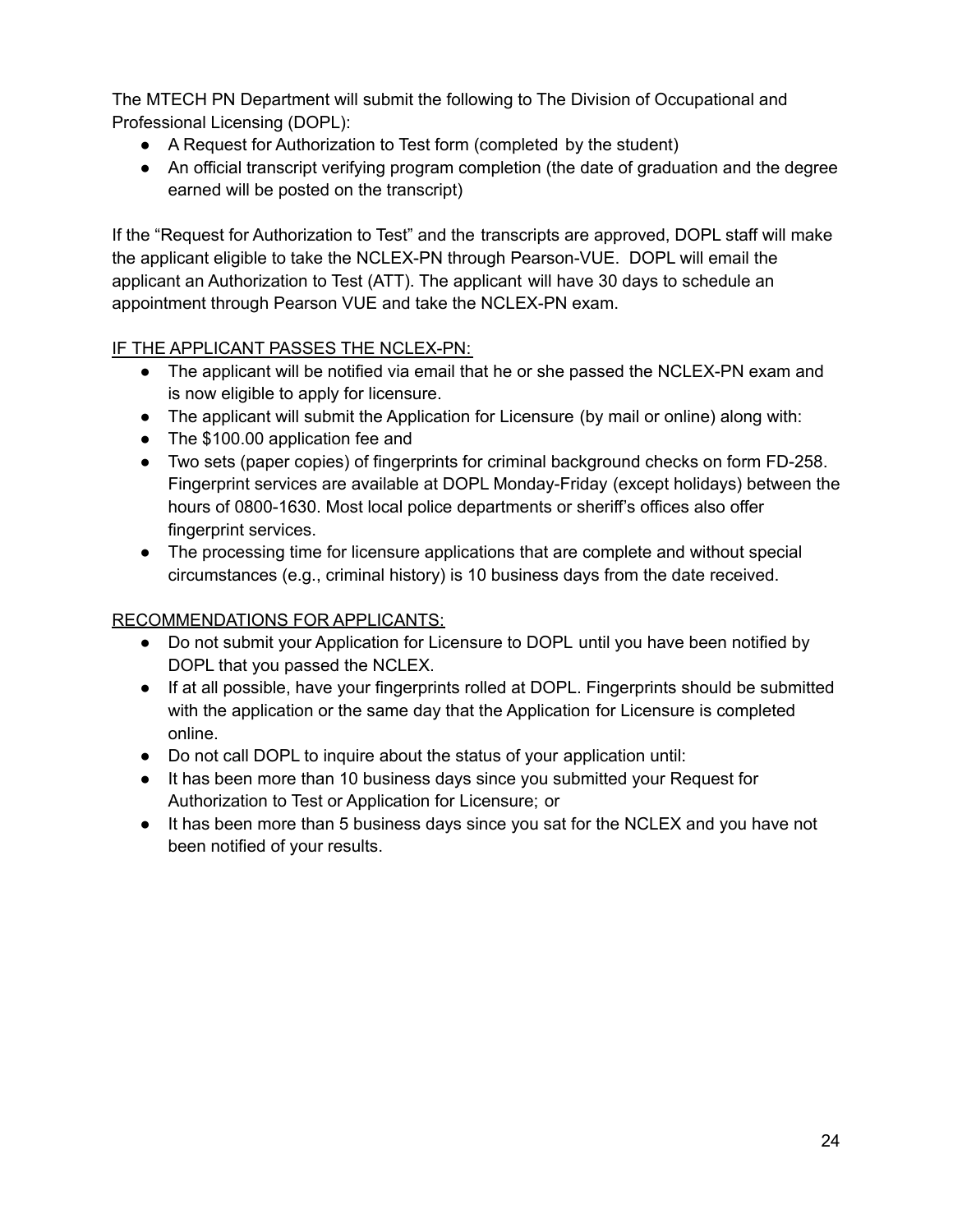### <span id="page-25-0"></span>Appendix C – Background Check & Drug Screen

Contractual agreements with the clinical facilities that provide educational and training experiences for students attending the Practical Nursing Department require that students have a clean criminal background check and not be listed on the sex offender registry. These actions have been mandated in an effort to more effectively protect the safety and well-being of the patients, clients, and residents of those facilities and are fully supported by the PN Program's Advisory Committee. Students will be responsible for the cost of the background check. Results are valid for one year.

Refusal to complete the background check will be treated the same as not passing the background check, and the student will be dismissed from the program.

A urine drug screen is required of all accepted students in the Practical Nursing Program at Mountainland Technical College. Drug screens will be processed through an approved laboratory facility. Students will be responsible for the cost of the drug screen. Please refer to the Acceptance Packet for instructions on how to purchase the background check and drug screen.

Refusal to submit to the drug screen will be treated the same as a positive drug screen and the student will be dismissed from the program.

#### **Disclaimer**

Students whose background checks show evidence of criminal action will be reviewed on a case-by-case basis to determine if they will be allowed to enter or progress in the Practical Nursing Program.

According to the Nursing Practice Act (§58-31b-302-7.b.), a person convicted of one or more felonies must receive an absolute discharge from the sentences for all felony convictions five or more years prior to the date of filing an application for licensure or registration under this chapter. Therefore, students who have committed felonies and have not met the above-stated criteria will not be allowed to enter or progress in the Practical Nursing program.

Information obtained in the criminal background check may be disclosed on a need-to-know basis to Instructors, Administrators, and contracted clinical facilities.

Students are required to inform the Practical Nursing Director of any criminal charges they may have pending against them.

#### Appeals Committee

Students who appeal the decision of the Practical Nursing Program will not be allowed to participate in any clinical experiences until the MTECH Appeals Committee has met and made a decision regarding the case. The student will be informed in writing of the Appeal Committee's decision.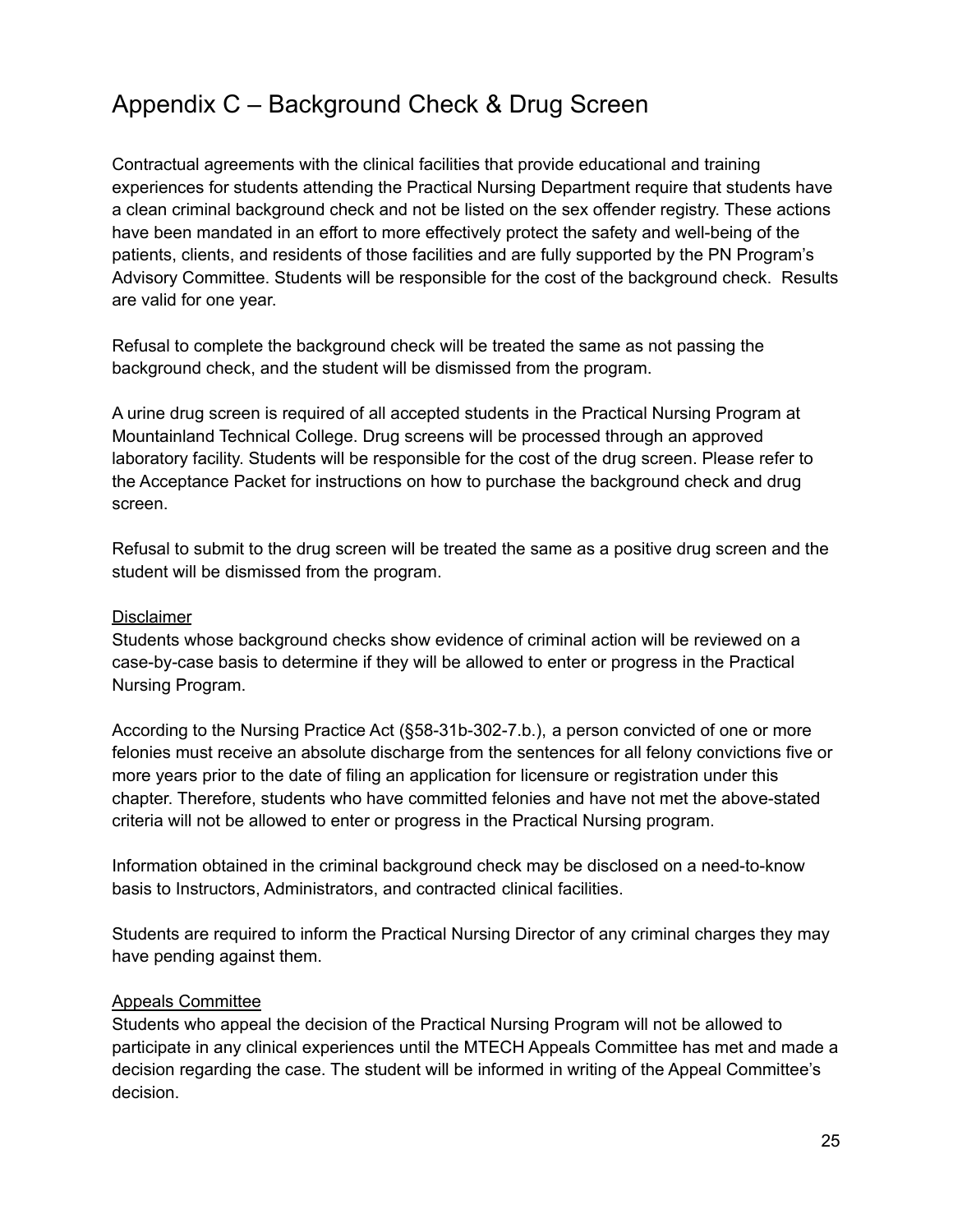#### Students with Charges Pending

Students are required to report any pending criminal charges at the time that they occur (this includes before beginning their educational program and during their educational program.) to the Practical Nursing Program Director. The College reserves the right to place these students on a leave of absence until the courts have made a decision regarding the criminal actions. If a student is convicted of a crime, the Practical Nursing Program Director and the Director of Health Programs will decide as to whether the student will be allowed to return to the Practical Nursing program or be dismissed from the program.

#### Due Process

Students who are not permitted to continue in the Practical Nursing Program may appeal the decision by following the MTECH Grievance Procedure.

#### Tuition Refunds

MTECH's Tuition Refund Policy will apply to all students who are dismissed or withdraw from the program.

#### Failed Drug Screen – Rights and Remedies

Positive results will be reviewed by the Practical Nursing Program Director on a case-by-case basis, and students will be informed in writing of the Director's decision. Students who are not permitted to continue in the Practical Nursing Program may appeal the decision by following the MTECH Grievance Procedure.

If a drug test reveals the presence of a non-prescribed controlled substance the student will be contacted by the Program Director and asked to submit a current copy of the prescription for a controlled medication if that is the cause of the positive drug screen. If a legitimate prescribed drug is not identified (in a positive drug screen) the student will be dismissed from the program. The student may choose to reapply for admission. Application to the program does not ensure admission. New application materials will be required. If the drug screen is not definitive because the sample is diluted, the student will have to submit to another drug test. If the second test is dilute, it will be considered positive and the student may be dismissed from the program.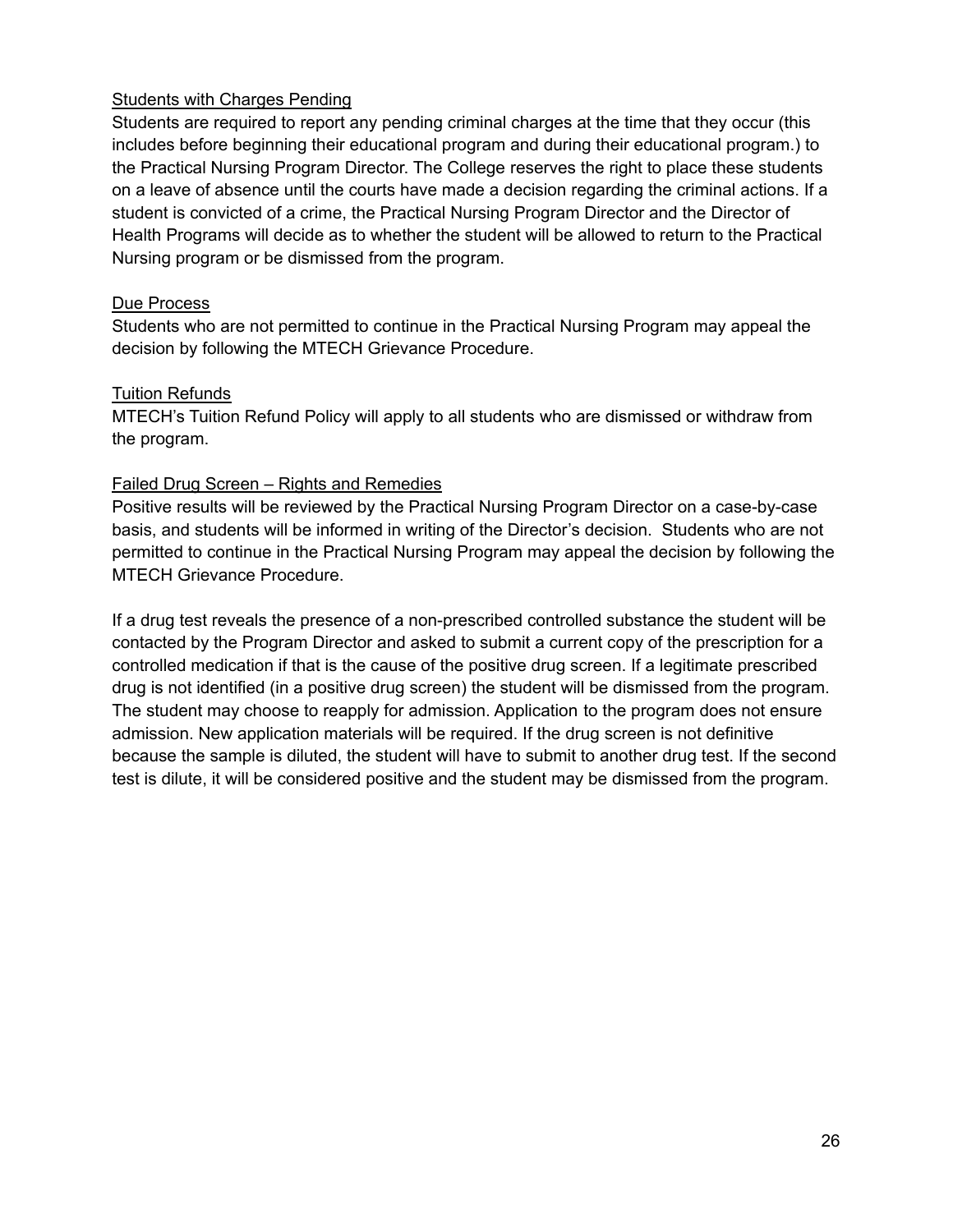### <span id="page-27-0"></span>Appendix D – Computer Policies

#### COMPUTER, CHROMEBOOK, AND SAMSUNG GALAXY TABLET POLICIES

The PN Program has a limited number of Google Chromebooks available for use by students in the MTECH Practical Nursing Program for in-class work, study before and after class, and for in-class quizzes, assignments, and exams.

The email address for use with the Google Chromebooks is the same for all students: matcpnstudent@gmail.com. The password will be provided during orientation. This email address is only for logging into the Chromebooks.

The PN Program has a limited number of Samsung Galaxy Tablets available for recording specific skills pass-offs. These tablets must be signed out and in by the students when needed.

Students are expected to abide by the following rules AND the MTECH computer usage policies found at the end of this handbook and in the MTECH Student Handbook:

- Chromebooks and Galaxy Tablets must stay in the Practical Nursing Department.
- Students will not use the Chromebooks or Galaxy Tablets for personal use or for browsing non-educational websites and resources unless specifically authorized or instructed to do so by their Instructor during a specific class or exercise.
- The Faculty and the Program Director reserve the right to view the usage history on each individual Chromebook and/or Galaxy Tablet at any time.
- Students must not download apps or programs unless specifically told to do so by the instructor or Program Director.
- The student assumes responsibility for the Chromebook or Galaxy Tablet while using it. Damage due to abuse, misuse, neglect, or avoidable accidents (drink or food spills, carelessness, roughhousing, etc.) will be the responsibility of the student, and the student will be required to pay for repair or replacement of the damaged Chromebook or Galaxy Tablet.
- Students will not use the picture-taking or recording functions of the Chromebook unless specifically told to do so by their instructor.
- Under no circumstances will the student take pictures of or otherwise record the instructor or other students without written permission. This is considered a serious breach of privacy and professionalism and may be grounds for immediate dismissal from the program.

The MTECH Testing Center is available to practical nursing students as an alternate site on an emergency basis during posted hours for research and word processing.

#### COMPUTERIZED TESTING POLICY

Mountainland Technical College is committed to a high standard of academic excellence and integrity. Students are responsible for an honest and independent effort during testing. When there is evidence of cheating, disciplinary action will be taken. This may include but is not limited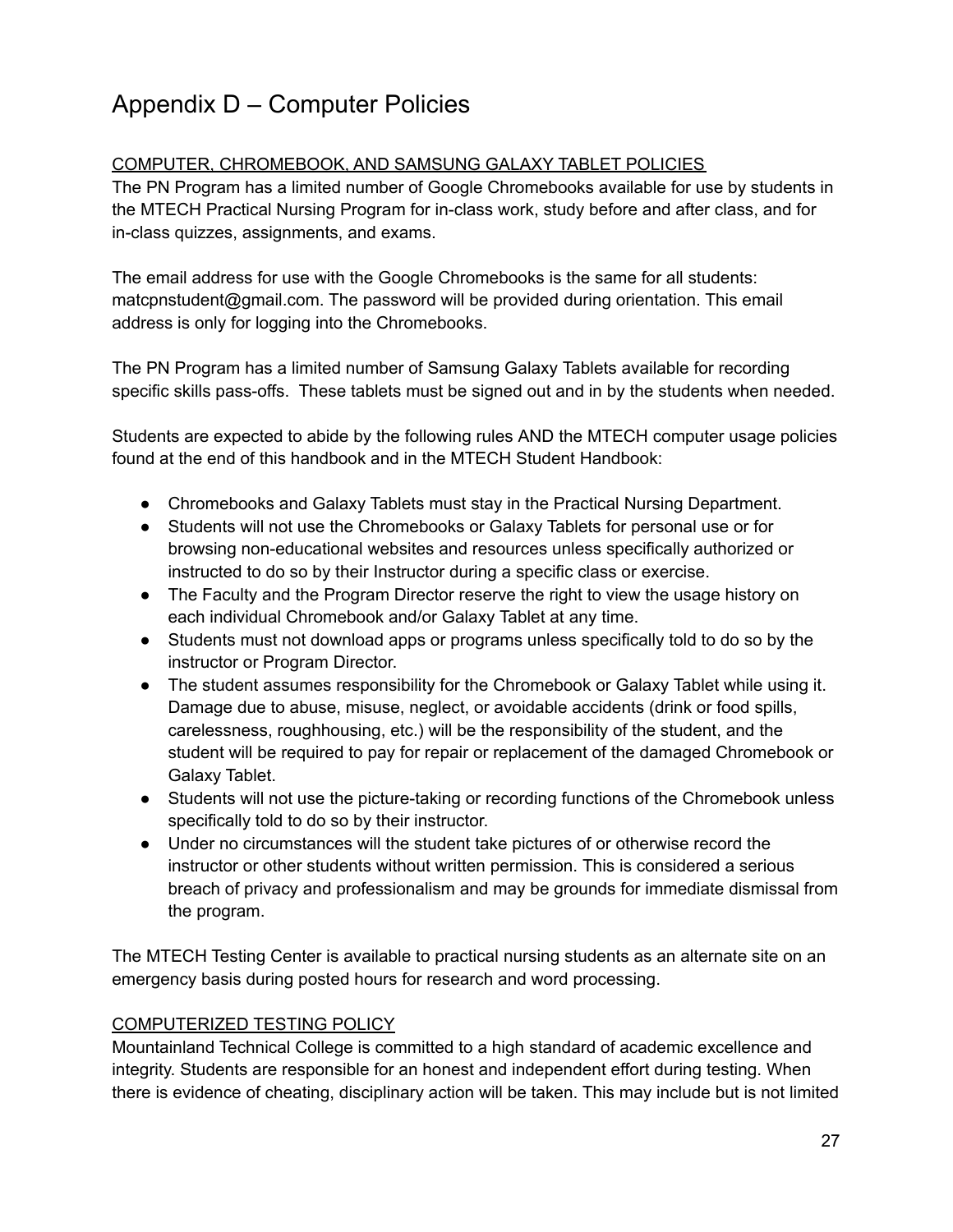to receiving a zero for the exam, being placed on probation, or being dismissed from the nursing program.

Cheating includes, but is not limited to:

- Looking at or copying from another student's exam.
- Communicating or receiving answers during the exam.
- Using unauthorized notes, texts, or other materials during an exam. No paper can be taken into the testing center. Whiteboards will be provided.
- Obtaining and/or distributing an exam or part of an exam or a test bank.
- Opening additional browser windows before, during, or after the administration of an exam.
- Discussing exam content or questions with classmates who have not yet taken the exam.
- Opening any exam at any time in any location for any reason after the exam has closed.
- Opening any exam for any reason outside of the testing center.
- Obtaining previous student's class notes with notations on exam content.

#### Policies and Procedures for Computerized Testing:

- All computerized testing will be proctored. Students will look only at their own computer screen during the exam. Looking at the computer screen of another student may result in the student's exam being terminated. The student will receive a zero on the exam.
- Students will log into the software testing platform using a medium or high-security browser as instructed. No other browser window is to be opened before, during, or immediately after the exam.
- Students will not open any exam at any time unless the student is in a proctored setting at the established date and time for the test to take place. If any student opens an exam prior to the established date and time, disciplinary action will be taken.
- Students may not print, copy, save, email, etc. any portion of any exam or exam results at any time.
- Students may not discuss the content of the exam until all students have taken the exam and scores have been recorded.
- During a test, if a student does not save an answer properly, does not answer a question, or skips a question, the student will not be allowed to go back and answer the question. The question will be scored as incorrect.
- All books and personal belongings, including hats, smartwatches, etc. are to be stored in the lockers outside of the testing center.
- No cell phones or other electronic devices are allowed in the testing room.

Policies and Procedures for Computerized Test Problem Solving:

- If the computer network or laptop computer fails to initiate within a timely fashion, the Instructor has the option to provide students with a paper copy of the test.
- If the computer freezes or the student is disconnected prior to completion of the exam, the student must notify the testing center proctor immediately.
- If a student suspects that the computer did not record an answer or has skipped a question, the student must notify the proctor immediately and before submitting the test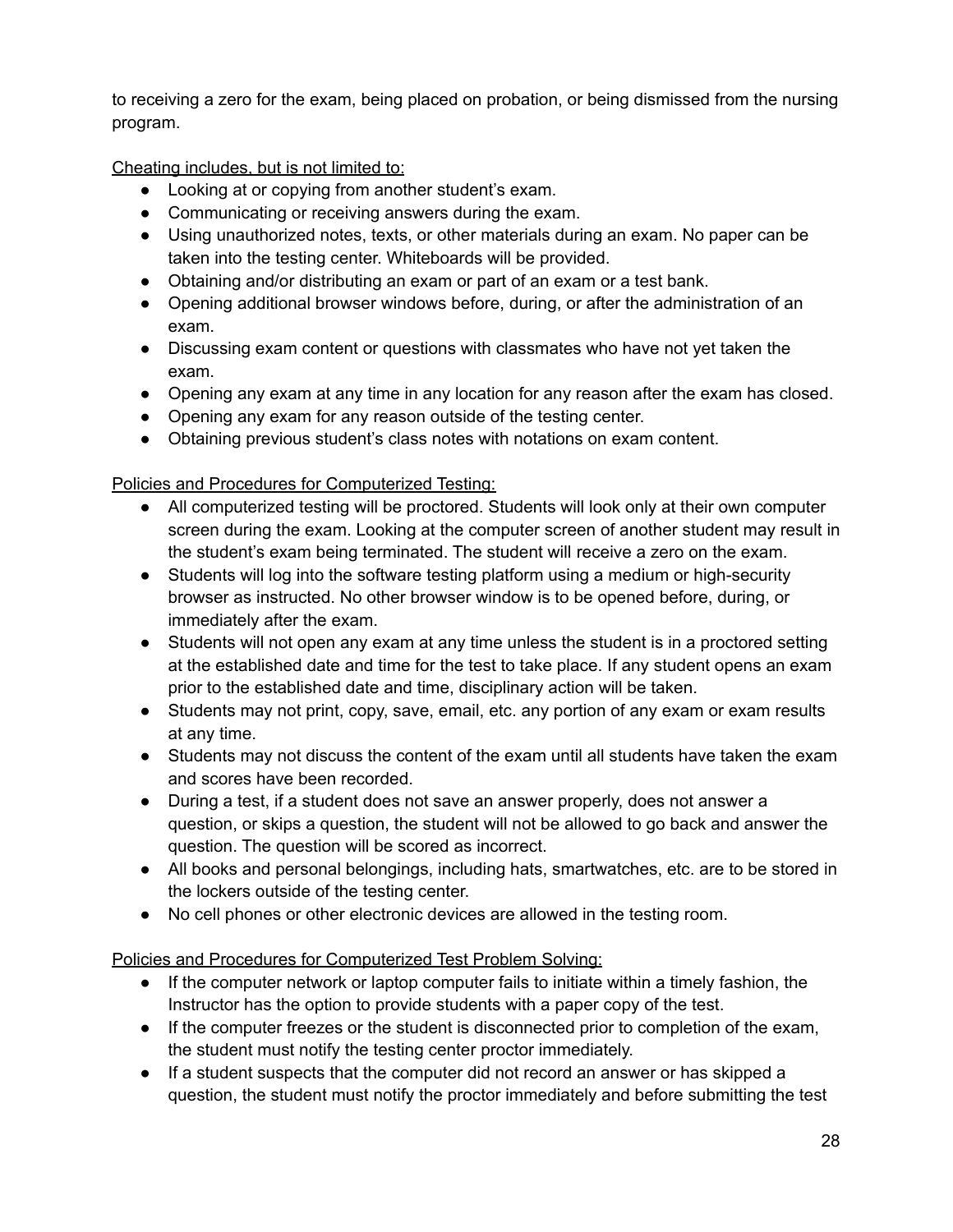for grading. Any questions left unanswered after the exam has been submitted for grading will be marked incorrect.

● The nursing faculty will closely monitor all computerized exams to ensure accuracy of grading.